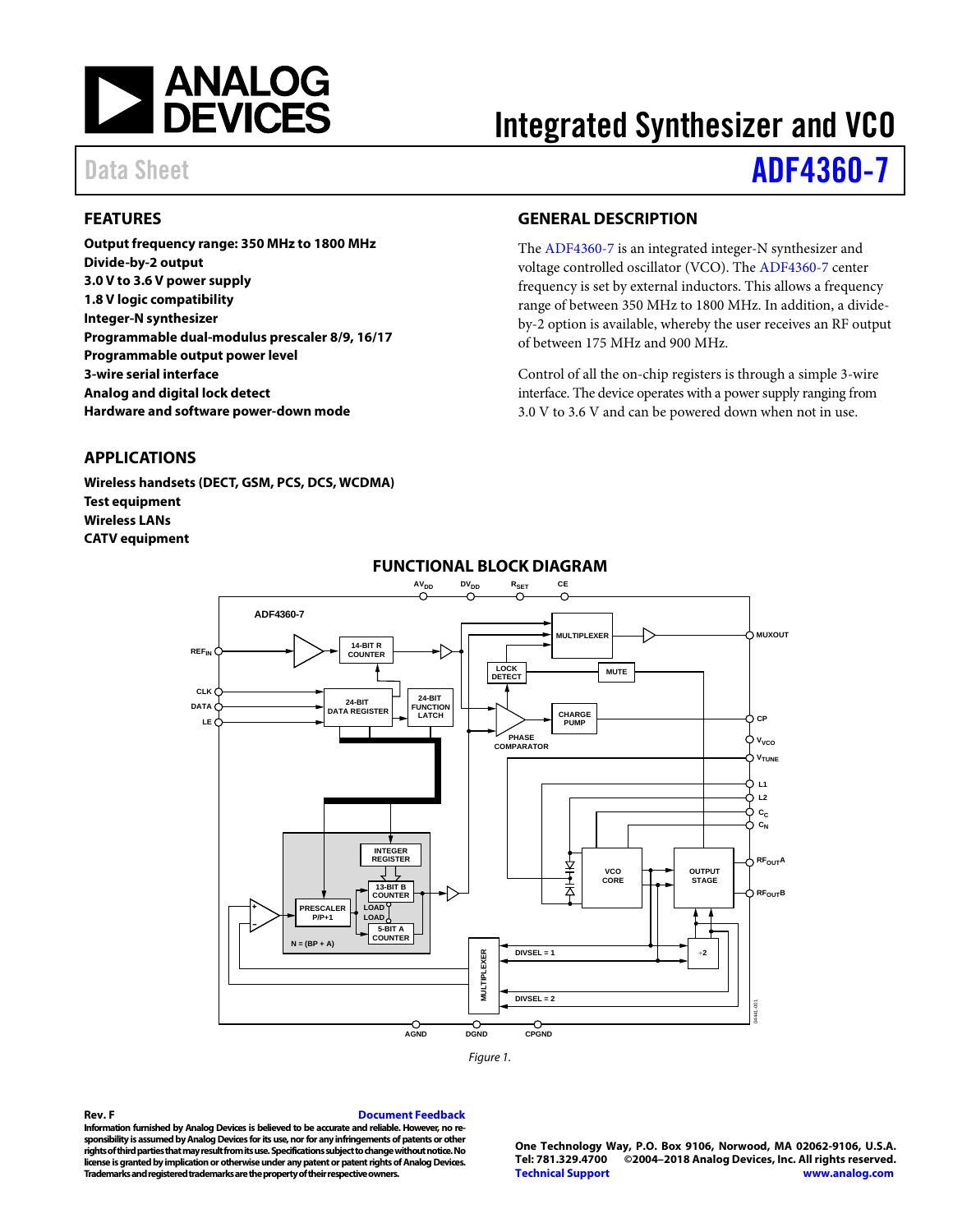# **TABLE OF CONTENTS**

# <span id="page-1-0"></span>**REVISION HISTORY**

9/2018-Rev. E to Rev. F

Added Choosing the Appropriate PFD Frequency Section...... 22

### 4/2016-Rev. D to Rev. E

| Changed ADF4360 Family to ADF4360-7, ADSP-21xx |  |
|------------------------------------------------|--|
| to ADSP-2181, and EV-ADF4360-xEB1 to           |  |
|                                                |  |
|                                                |  |
|                                                |  |
|                                                |  |
|                                                |  |
| 3/2013-Rev. C to Rev. D                        |  |

### 11/2012-Rev. B to Rev. C

| Choosing the Appropriate PFD Frequency  22      |
|-------------------------------------------------|
|                                                 |
|                                                 |
| PCB Design Guidelines for Chip Scale Package 23 |
|                                                 |
|                                                 |
|                                                 |

### 2/2012-Rev. A to Rev. B

# 11/2004-Rev. 0 to Rev. A

2/2004-Revision 0: Initial Version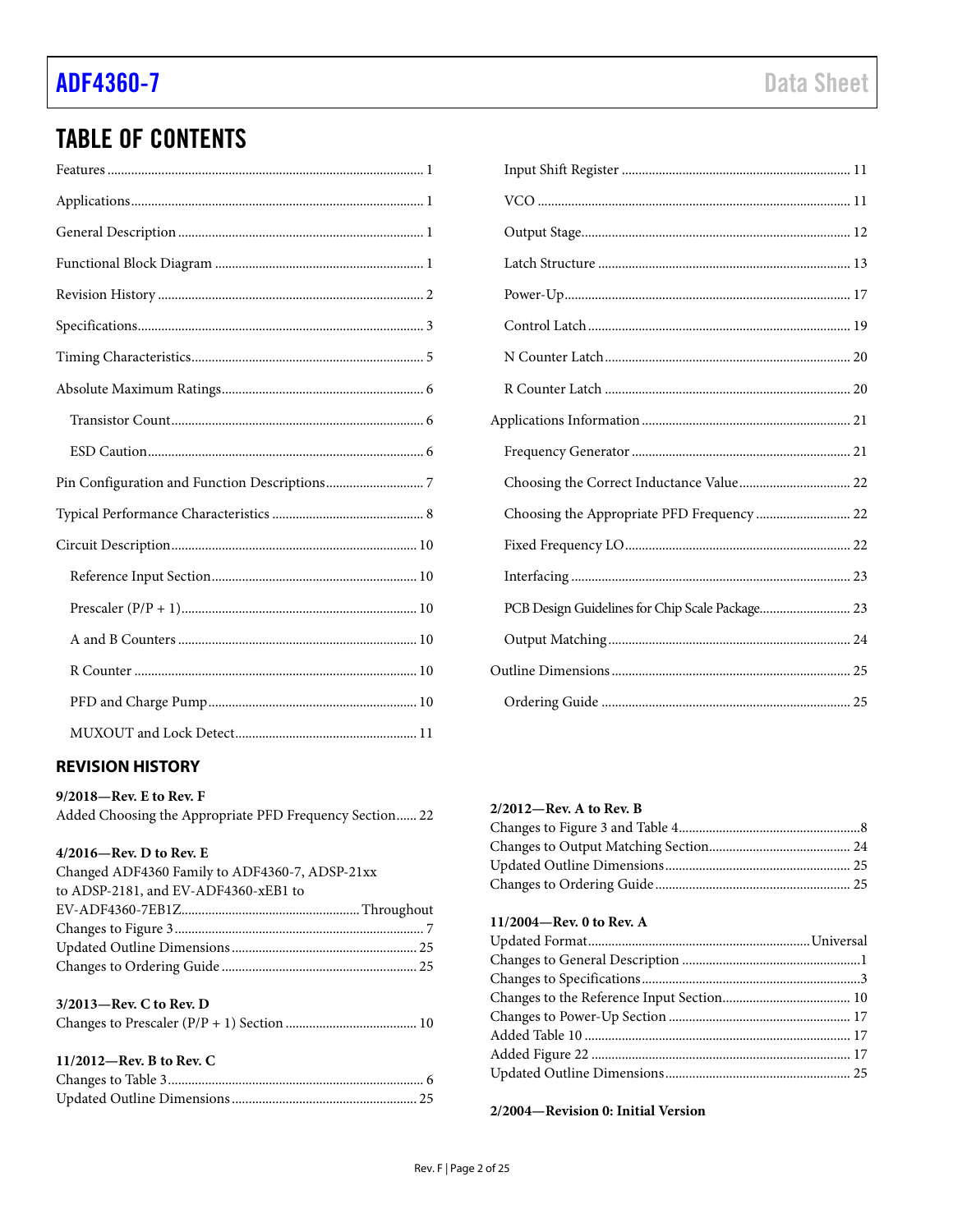# <span id="page-2-0"></span>SPECIFICATIONS<sup>1</sup>

 $\text{AV}_{\text{DD}} = \text{DV}_{\text{DD}} = \text{V}_{\text{VCO}} = 3.3 \text{ V} \pm 10\%; \text{AGND} = \text{DGND} = 0 \text{ V}; \text{T}_\text{A} = \text{T}_{\text{MIN}} \text{ to } \text{T}_{\text{MAX}}$  unless otherwise noted.

| Table 1.                                           |                        |               |                                                                                       |
|----------------------------------------------------|------------------------|---------------|---------------------------------------------------------------------------------------|
| <b>Parameter</b>                                   | <b>B</b> Version       | <b>Unit</b>   | <b>Test Conditions/Comments</b>                                                       |
| <b>REF<sub>IN</sub> CHARACTERISTICS</b>            |                        |               |                                                                                       |
| <b>REF<sub>IN</sub></b> Input Frequency            | 10/250                 | MHz min/max   | For f < 10 MHz, use a dc-coupled CMOS-compatible<br>square wave, slew rate > 21 V/µs. |
| <b>REF<sub>IN</sub></b> Input Sensitivity          | 0.7/AV <sub>DD</sub>   | V p-p min/max | AC-coupled.                                                                           |
|                                                    | $0$ to $AV_{DD}$       | V max         | CMOS compatible.                                                                      |
| <b>REF<sub>IN</sub></b> Input Capacitance          | 5.0                    | pF max        |                                                                                       |
| <b>REF<sub>IN</sub></b> Input Current              | ±60                    | µA max        |                                                                                       |
| PHASE DETECTOR                                     |                        |               |                                                                                       |
| Phase Detector Frequency <sup>2</sup>              | 8                      | MHz max       |                                                                                       |
| <b>CHARGE PUMP</b>                                 |                        |               |                                                                                       |
| Icp Sink/Source <sup>3</sup>                       |                        |               | With $R_{\text{SET}} = 4.7 \text{ k}\Omega$ .                                         |
| <b>High Value</b>                                  | 2.5                    | mA typ        |                                                                                       |
| Low Value                                          | 0.312                  | mA typ        |                                                                                       |
| R <sub>SET</sub> Range                             | 2.7/10                 | kΩ            |                                                                                       |
| Icp Three-State Leakage Current                    | 0.2                    | nA typ        |                                                                                       |
| Sink and Source Current Matching                   | $\overline{2}$         | % typ         | $1.25 V \le V_{CP} \le 2.5 V$ .                                                       |
| $I_{CP}$ vs. $V_{CP}$                              | 1.5                    | % typ         | $1.25 V \le V_{CP} \le 2.5 V$ .                                                       |
| I <sub>CP</sub> vs. Temperature                    | $\overline{2}$         | % typ         | $V_{CP} = 2.0 V$ .                                                                    |
| <b>LOGIC INPUTS</b>                                |                        |               |                                                                                       |
| VINH, Input High Voltage                           | 1.5                    | V min         |                                                                                       |
| VINL, Input Low Voltage                            | 0.6                    | V max         |                                                                                       |
| I <sub>INH</sub> /I <sub>INL</sub> , Input Current | ±1                     | µA max        |                                                                                       |
| C <sub>IN</sub> , Input Capacitance                | 3.0                    | pF max        |                                                                                       |
| LOGIC OUTPUTS                                      |                        |               |                                                                                       |
| V <sub>OH</sub> , Output High Voltage              | $DV_{DD} - 0.4$        | V min         | CMOS output chosen.                                                                   |
| lo <sub>H</sub> , Output High Current              | 500                    | µA max        |                                                                                       |
| V <sub>OL</sub> , Output Low Voltage               | 0.4                    | V max         | $I_{OL} = 500 \mu A$ .                                                                |
| POWER SUPPLIES                                     |                        |               |                                                                                       |
| <b>AV<sub>DD</sub></b>                             | 3.0/3.6                | V min/V max   |                                                                                       |
| <b>DV<sub>DD</sub></b>                             | <b>AV<sub>DD</sub></b> |               |                                                                                       |
| Vvco                                               | AV <sub>DD</sub>       |               |                                                                                       |
| $Al_{DD}$ <sup>4</sup>                             | 10                     | mA typ        |                                                                                       |
| $D\text{I}_{DD}$ <sup>4</sup>                      | 2.5                    | mA typ        |                                                                                       |
| Ivco <sup>4, 5</sup>                               | 14.0                   | mA typ        | $l_{CORF} = 5$ mA.                                                                    |
| IRFOUT <sup>4</sup>                                | 3.5 to 11.0            | mA typ        | RF output stage is programmable.                                                      |
| Low Power Sleep Mode                               | $\overline{7}$         | µA typ        |                                                                                       |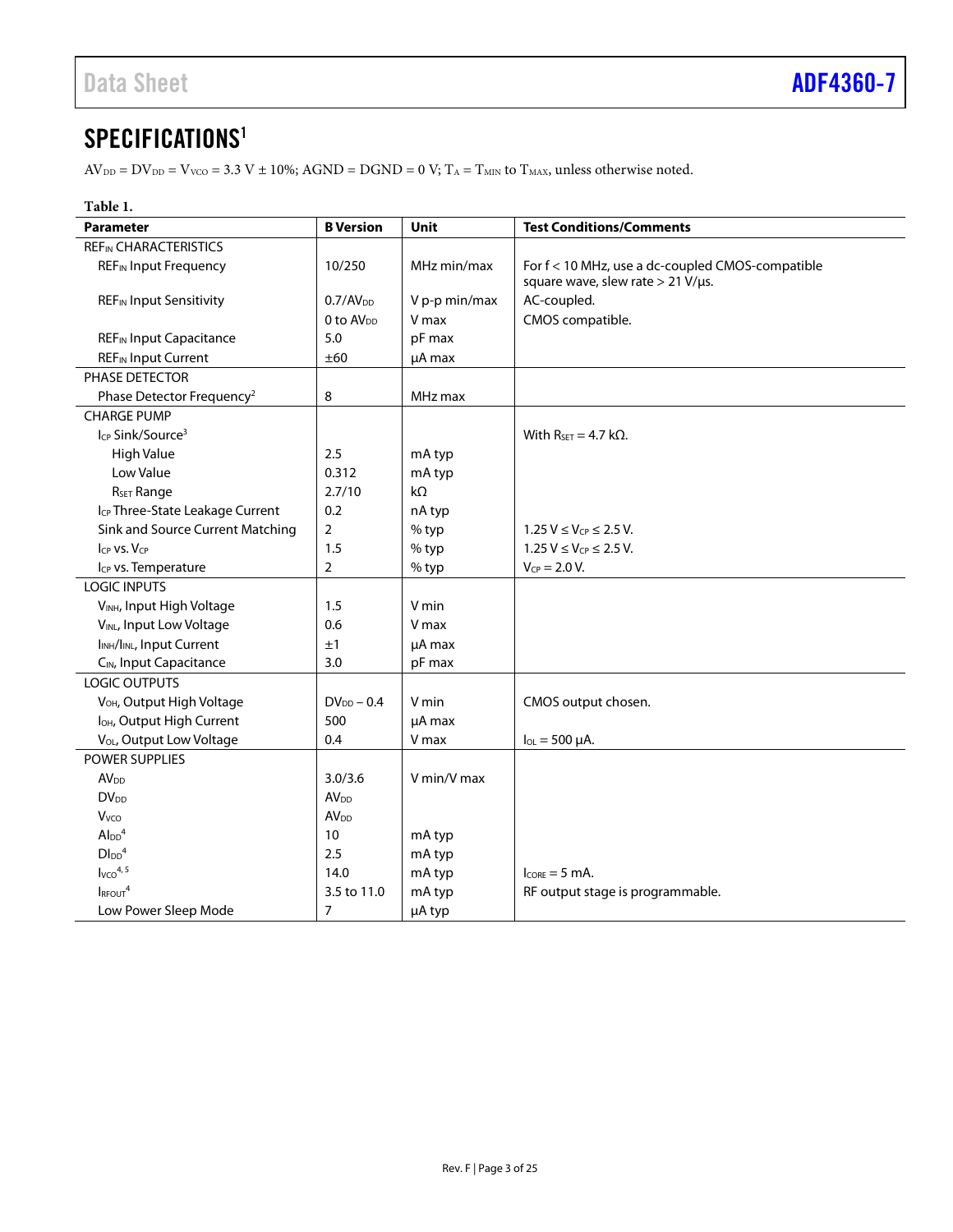<span id="page-3-0"></span>

| <b>Parameter</b>                                             | <b>B</b> Version | <b>Unit</b> | <b>Test Conditions/Comments</b>                                                                        |
|--------------------------------------------------------------|------------------|-------------|--------------------------------------------------------------------------------------------------------|
| RF OUTPUT CHARACTERISTICS <sup>5</sup>                       |                  |             |                                                                                                        |
| Maximum VCO Output Frequency                                 | 1800             | <b>MHz</b>  | $I_{\text{CORE}} = 5$ mA. Depending on L. See the Choosing the Correct<br>Inductance Value section.    |
| Minimum VCO Output Frequency                                 | 350              | <b>MHz</b>  |                                                                                                        |
| <b>VCO Output Frequency</b>                                  | 490/585          | MHz min/max | L1, L2 = 13 nH. See the Choosing the Correct Inductance Value<br>section for other frequency values.   |
| <b>VCO Frequency Range</b>                                   | 1.2              | Ratio       | F <sub>MAX</sub> /F <sub>MIN</sub>                                                                     |
| <b>VCO Sensitivity</b>                                       | 12               | MHz/V typ   | L1, L2 = 13 nH. See the Choosing the Correct Inductance Value<br>section for other sensitivity values. |
| Lock Time <sup>6</sup>                                       | 400              | us typ      | To within 10 Hz of final frequency.                                                                    |
| Frequency Pushing (Open Loop)                                | 6                | MHz/V typ   |                                                                                                        |
| Frequency Pulling (Open Loop)                                | 15               | kHz typ     | Into 2.00 VSWR load.                                                                                   |
| Harmonic Content (Second)                                    | $-19$            | dBc typ     |                                                                                                        |
| Harmonic Content (Third)                                     | $-9$             | dBc typ     |                                                                                                        |
| Output Power <sup>5,7</sup>                                  | $-14/-5$         | dBm typ     | Programmable in 3 dB steps. See Table 7.                                                               |
| <b>Output Power Variation</b>                                | ±3               | dB typ      | For tuned loads, see Output Matching section.                                                          |
| <b>VCO Tuning Range</b>                                      | 1.25/2.5         | V min/max   |                                                                                                        |
| NOISE CHARACTERISTIC <sup>5</sup>                            |                  |             |                                                                                                        |
| VCO Phase-Noise Performance <sup>8</sup>                     | $-116$           | dBc/Hz typ  | At 100 kHz offset from carrier.                                                                        |
|                                                              | $-138$           | dBc/Hz typ  | At 1 MHz offset from carrier.                                                                          |
|                                                              | $-144$           | dBc/Hz typ  | At 3 MHz offset from carrier.                                                                          |
|                                                              | $-148$           | dBc/Hz typ  | At 10 MHz offset from carrier.                                                                         |
| Synthesizer Phase-Noise Floor <sup>9</sup>                   | $-172$           | dBc/Hz typ  | At 25 kHz PFD frequency.                                                                               |
|                                                              | $-163$           | dBc/Hz typ  | At 200 kHz PFD frequency.                                                                              |
|                                                              | $-147$           | dBc/Hz typ  | At 8 MHz PFD frequency.                                                                                |
| In-Band Phase Noise <sup>10, 11</sup>                        | $-92$            | dBc/Hz typ  | At 1 kHz offset from carrier.                                                                          |
| RMS Integrated Phase Error <sup>12</sup>                     | 0.3              | Degrees typ | 100 Hz to 100 kHz.                                                                                     |
| Spurious Signals due to PFD Fre-<br>quency <sup>11, 13</sup> | $-70$            | dBc typ     |                                                                                                        |
| Level of Unlocked Signal with<br><b>MTLD Enabled</b>         | -44              | dBm typ     |                                                                                                        |

<sup>1</sup> Operating temperature range is –40°C to +85°C.

<sup>2</sup> Guaranteed by design. Sample tested to ensure compliance.

 $3$  I<sub>CP</sub> is internally modified to maintain constant loop gain over the frequency range.

 $4 T_A = 25^{\circ}$ C; AV<sub>DD</sub> = DV<sub>DD</sub> = V<sub>VCO</sub> = 3.3 V; P = 32.

<sup>5</sup> Unless otherwise stated, these characteristics are guaranteed for VCO core power = 5 mA. L1, L2 = 13 nH, 470 Ω resistors to GND in parallel with L1, L2.

 $6$  Jumping from 490 MHz to 585 MHz. PFD frequency = 200 kHz; loop bandwidth = 10 kHz.

<sup>7</sup> Using 50 Ω resistors to V<sub>VCO</sub>, into a 50 Ω load. For tuned loads, see th[e Output Matching](#page-23-0) section.

<sup>8</sup> The noise of the VCO is measured in open-loop conditions.

<sup>9</sup> The synthesizer phase-noise floor is estimated by measuring the in-band phase noise at the output of the VCO and subtracting 20 log N(where Nis the N divider value).

<sup>10</sup> The phase noise is measured with th[e EV-ADF4360-7EB1Z](http://www.analog.com/adf4360-7?doc=adf4360-7.pdf) Evaluation Board and the HP 8562E Spectrum Analyzer. The Spectrum Analyzer provides the REF<sub>IN</sub> for the synthesizer; offset frequency = 1 kHz.

<sup>11</sup> f<sub>REFIN</sub> = 10 MHz; f<sub>PFD</sub> = 200 kHz; N = 2500; loop B/W = 10 kHz.

 $12 f_{REFIN} = 10 MHz$ ;  $f_{PFD} = 1 MHz$ ;  $N = 500$ ; loop B/W = 25 kHz.

<sup>13</sup> The spurious signals are measured with th[e EV-ADF4360-7EB1Z](http://www.analog.com/adf4360-7?doc=adf4360-7.pdf) Evaluation Board and the HP 8562E Spectrum Analyzer. The Spectrum Analyzer provides the REF<sub>IN</sub> for the synthesizer;  $f_{\text{REFOUT}} = 10$  MHz at 0 dBm.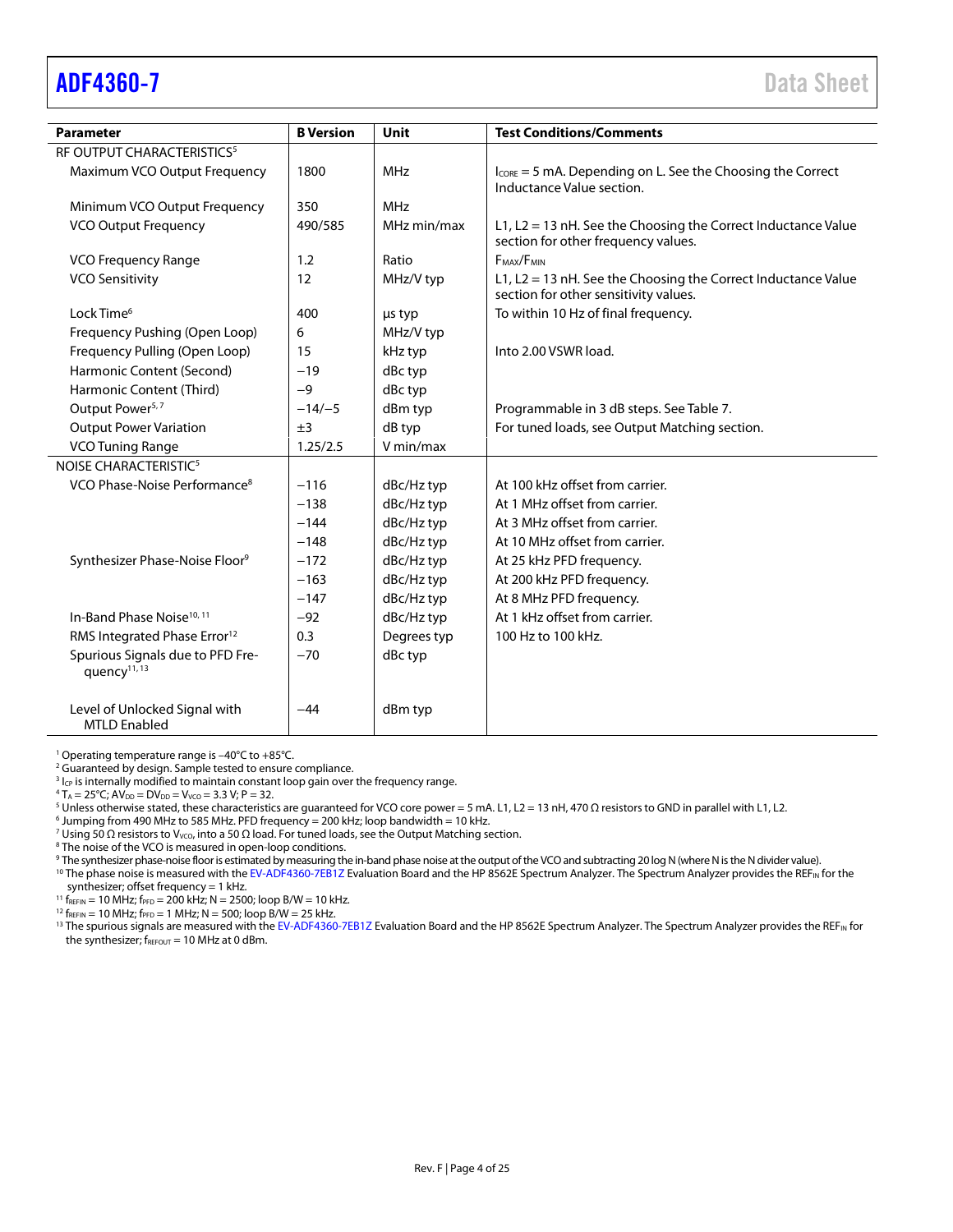# <span id="page-4-0"></span>TIMING CHARACTERISTICS<sup>1</sup>

 $AV_{DD} = DV_{DD} = V_{VCO} = 3.3 V \pm 10\%$ ; AGND = DGND = 0 V; 1.8 V and 3 V logic levels used; T<sub>A</sub> = T<sub>MIN</sub> to T<sub>MAX</sub>, unless otherwise noted.

| Table 2.         |                                             |        |                                 |  |
|------------------|---------------------------------------------|--------|---------------------------------|--|
| <b>Parameter</b> | Limit at $T_{MIN}$ to $T_{MAX}$ (B Version) | Unit   | <b>Test Conditions/Comments</b> |  |
| t1               | 20                                          | ns min | LE Setup Time                   |  |
| t2               | 10                                          | ns min | DATA to CLOCK Setup Time        |  |
| $t_3$            | 10                                          | ns min | DATA to CLOCK Hold Time         |  |
| t4               | 25                                          | ns min | <b>CLOCK High Duration</b>      |  |
| t5               | 25                                          | ns min | <b>CLOCK Low Duration</b>       |  |
| t6               | 10                                          | ns min | CLOCK to LE Setup Time          |  |
| t7               | 20                                          | ns min | LE Pulse Width                  |  |

<sup>1</sup> Refer to th[e Power-Up s](#page-16-0)ection for the recommended power-up procedure for this device.

<span id="page-4-1"></span>

Figure 2. Timing Diagram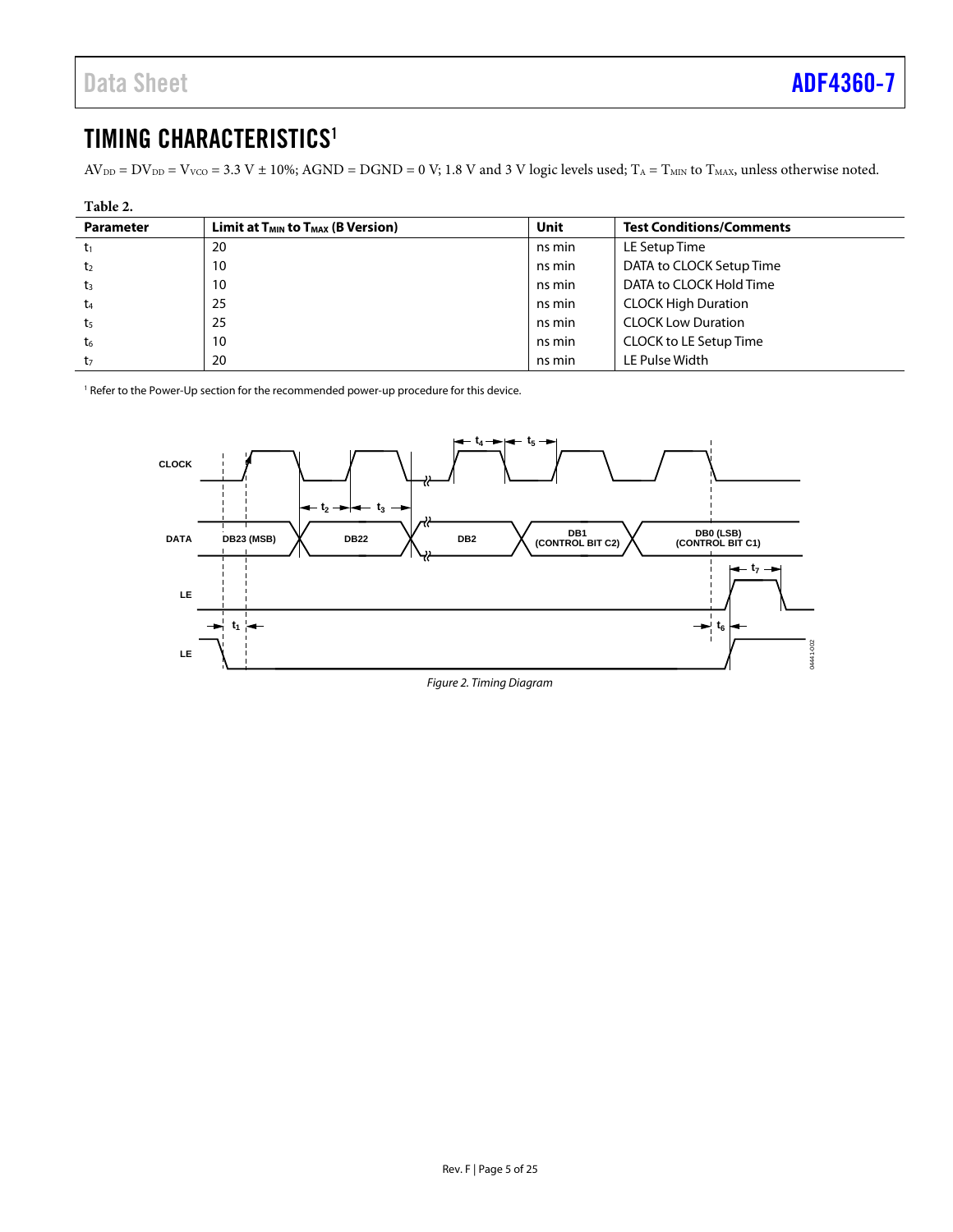# <span id="page-5-0"></span>ABSOLUTE MAXIMUM RATINGS

 $T_A = 25$ °C, unless otherwise noted.

#### **Table 3.**

| <b>Parameter</b>                     | Rating                              |
|--------------------------------------|-------------------------------------|
| $AVDD$ to $GND1$                     | $-0.3$ V to $+3.9$ V                |
| AV <sub>DD</sub> to DV <sub>DD</sub> | $-0.3$ V to $+0.3$ V                |
| $V_{VCD}$ to GND                     | $-0.3$ V to $+3.9$ V                |
| Vvco t <b>o AV</b> on                | $-0.3$ V to $+0.3$ V                |
| Digital I/O Voltage to GND           | $-0.3$ V to $V_{DD}$ + 0.3 V        |
| Analog I/O Voltage to GND            | $-0.3$ V to V <sub>DD</sub> + 0.3 V |
| REF <sub>IN</sub> to GND             | $-0.3$ V to V <sub>DD</sub> + 0.3 V |
| Operating Temperature                |                                     |
| Maximum Junction Temperature         | $150^{\circ}$ C                     |
| $CSP \theta_{JA}$ Thermal Impedance  |                                     |
| Paddle Soldered                      | $50^{\circ}$ C/W                    |
| Paddle Not Soldered                  | 88°C/W                              |
| Peak Soldering Reflow Temperature    | $260^{\circ}$ C                     |

 $1$  GND = AGND = DGND = 0 V.

Stresses at or above those listed under Absolute Maximum Ratings may cause permanent damage to the product. This is a stress rating only; functional operation of the product at these or any other conditions above those indicated in the operational section of this specification is not implied. Operation beyond the maximum operating conditions for extended periods may affect product reliability.

This device is a high performance RF integrated circuit with an ESD rating of <1 kV, and it is ESD sensitive. Proper precautions should be taken for handling and assembly.

#### <span id="page-5-1"></span>**TRANSISTOR COUNT**

12543 (CMOS) and 700 (Bipolar)

#### <span id="page-5-2"></span>**ESD CAUTION**



ESD (electrostatic discharge) sensitive device. Charged devices and circuit boards can discharge without detection. Although this product features patented or proprietary protection circuitry, damage may occur on devices subjected to high energy ESD. Therefore, proper ESD precautions should be taken to avoid performance degradation or loss of functionality.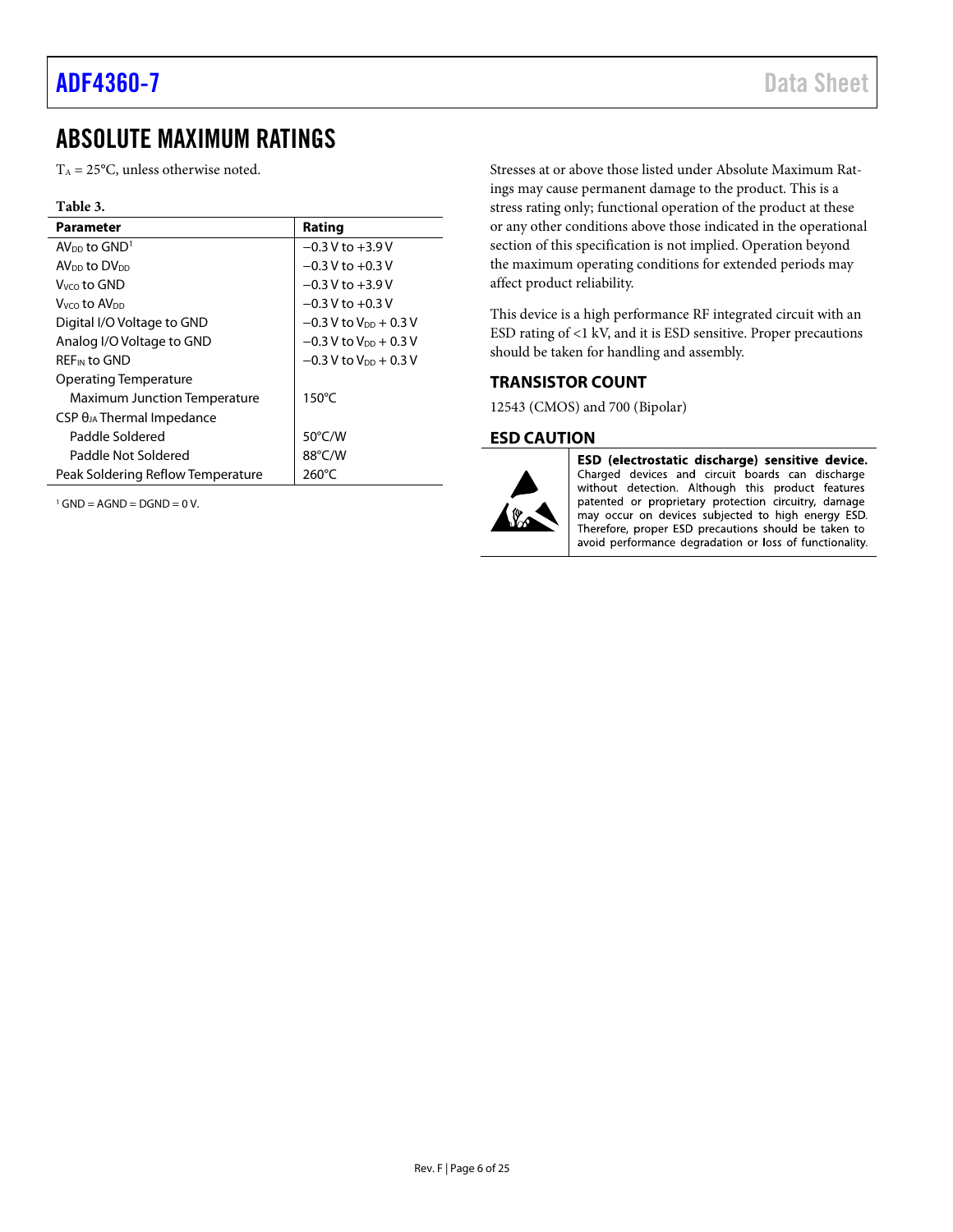# <span id="page-6-0"></span>PIN CONFIGURATION AND FUNCTION DESCRIPTIONS



#### **Table 4. Pin Function Descriptions**

| Pin No.      | <b>Mnemonic</b>         | <b>Description</b>                                                                                                                                                                                                                                        |
|--------------|-------------------------|-----------------------------------------------------------------------------------------------------------------------------------------------------------------------------------------------------------------------------------------------------------|
| 1            | <b>CPGND</b>            | Charge Pump Ground. This is the ground return path for the charge pump.                                                                                                                                                                                   |
| 2            | AV <sub>DD</sub>        | Analog Power Supply. This ranges from 3.0 V to 3.6 V. Decoupling capacitors to the analog ground plane should be<br>placed as close as possible to this pin. AV <sub>DD</sub> must have the same value as DV <sub>DD</sub> .                              |
| 3, 8, 11, 22 | <b>AGND</b>             | Analog Ground. This is the ground return path of the prescaler and VCO.                                                                                                                                                                                   |
| 4            | RF <sub>OUT</sub> A     | VCO Output. The output level is programmable from -5 dBm to -14 dBm. See the Output Matching section for a de-<br>scription of the various output stages.                                                                                                 |
| 5            | <b>RFourB</b>           | VCO Complementary Output. The output level is programmable from -5 dBm to -14 dBm. See the Output Matching<br>section for a description of the various output stages.                                                                                     |
| 6            | V <sub>vco</sub>        | Power Supply for the VCO. This ranges from 3.0 V to 3.6 V. Decoupling capacitors to the analog ground plane should<br>be placed as close as possible to this pin. V <sub>VCO</sub> must have the same value as AV <sub>DD</sub> .                         |
| 7            | <b>VTUNE</b>            | Control Input to the VCO. This voltage determines the output frequency and is derived from filtering the CP output voltage.                                                                                                                               |
| 9            | L1                      | An external inductor to AGND should be connected to this pin to set the ADF4360-7 output frequency. L1 and L2 need<br>to be the same value. For inductances greater than 3.3 nH, a 470 $\Omega$ resistor should be added in parallel to AGND.             |
| 10           | L2                      | An external inductor to AGND should be connected to this pin to set the ADF4360-7 output frequency. L1 and L2 need<br>to be the same value. For inductances greater than 3.3 nH, a 470 $\Omega$ resistor should be added in parallel to AGND.             |
| 12           | C <sub>c</sub>          | Internal Compensation Node. This pin must be decoupled to ground with a 10 nF capacitor.                                                                                                                                                                  |
| 13           | R <sub>SET</sub>        | Connecting a resistor between this pin and CPGND sets the maximum charge pump output current for the synthesizer. The<br>nominal voltage potential at the R <sub>SET</sub> pin is 0.6 V. The relationship between I <sub>CP</sub> and R <sub>SET</sub> is |
|              |                         | $I_{CPmax} = \frac{11.75}{R_{SET}}$                                                                                                                                                                                                                       |
|              |                         | where $R_{\text{SET}} = 4.7 \text{ k}\Omega$ , and $I_{\text{CPmax}} = 2.5 \text{ mA}$ .                                                                                                                                                                  |
| 14           | $C_{N}$                 | Internal Compensation Node. This pin must be decoupled to V <sub>vco</sub> with a 10 µF capacitor.                                                                                                                                                        |
| 15           | <b>DGND</b>             | Digital Ground.                                                                                                                                                                                                                                           |
| 16           | <b>REF<sub>IN</sub></b> | Reference Input. This is a CMOS input with a nominal threshold of $V_{\text{DD}}/2$ and a dc equivalent input resistance of 100 k $\Omega$<br>(see Figure 16). This input can be driven from a TTL or CMOS crystal oscillator, or it can be ac-coupled.   |
| 17           | <b>CLK</b>              | Serial Clock Input. This serial clock is used to clock in the serial data to the registers. The data is latched into the 24-bit<br>shift register on the CLK rising edge. This input is a high impedance CMOS input.                                      |
| 18           | <b>DATA</b>             | Serial Data Input. The serial data is loaded MSB first with the two LSBs being the control bits. This input is a high im-<br>pedance CMOS input.                                                                                                          |
| 19           | LE                      | Load Enable, CMOS Input. When LE goes high, the data stored in the shift registers is loaded into one of the four latches, and<br>the relevant latch is selected using the control bits.                                                                  |
| 20           | <b>MUXOUT</b>           | This multiplexer output lets either the lock detect, the scaled RF, or the scaled reference frequency be accessed externally.                                                                                                                             |
| 21           | $DV_{DD}$               | Digital Power Supply. This ranges from 3.0 V to 3.6 V. Decoupling capacitors to the digital ground plane should be<br>placed as close as possible to this pin. DV <sub>DD</sub> must have the same value as AV <sub>DD</sub> .                            |
| 23           | CE                      | Chip Enable. A logic low on this pin powers down the device and puts the charge pump into three-state mode. Taking<br>the pin high powers up the device depending on the status of the power-down bits.                                                   |
| 24           | <b>CP</b>               | Charge Pump Output. When enabled, this provides $\pm 1_{CP}$ to the external loop filter, which in turn drives the internal VCO.                                                                                                                          |
| 0            | EP                      | Exposed Pad. The exposed pad must be connected to AGND.                                                                                                                                                                                                   |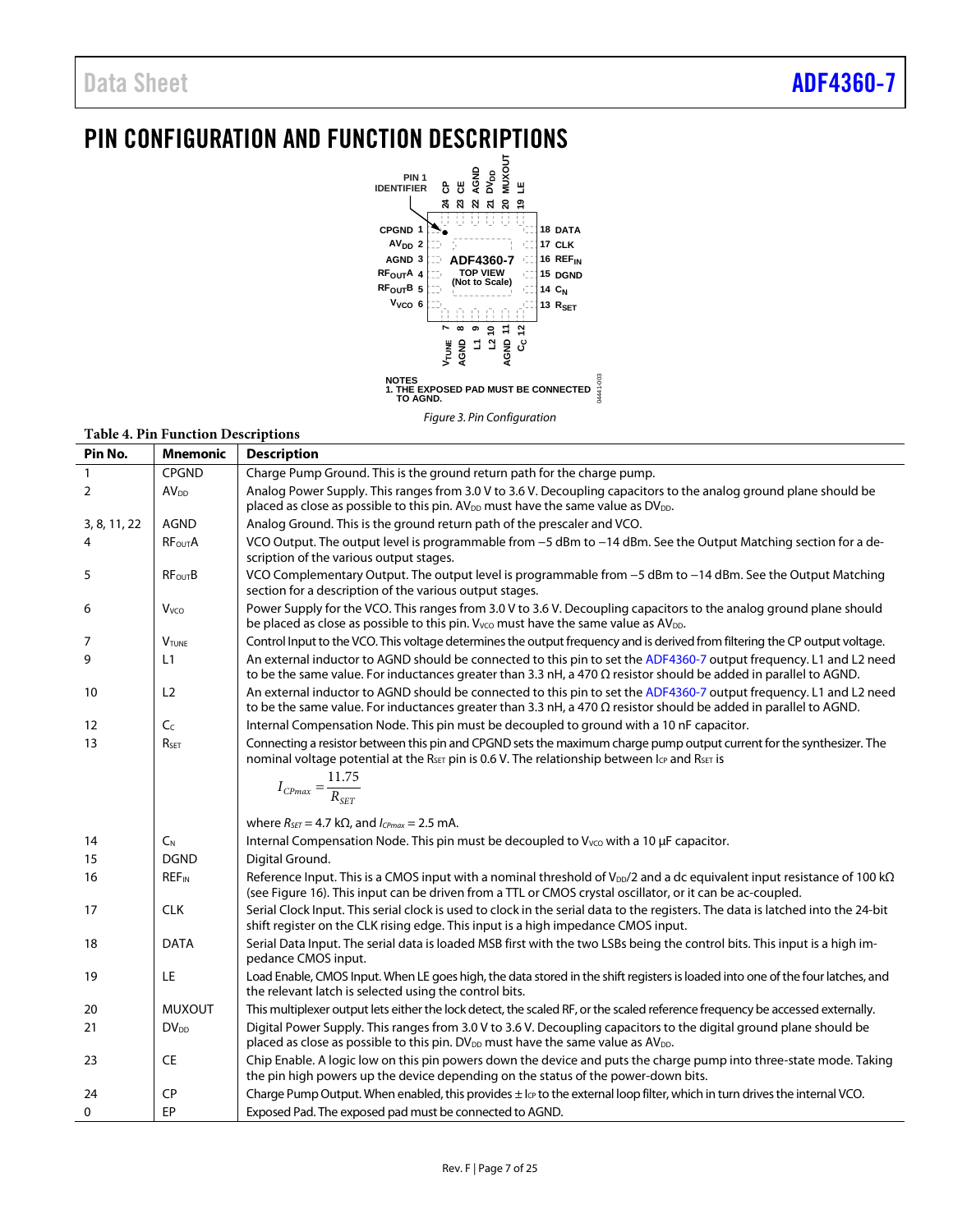# <span id="page-7-0"></span>TYPICAL PERFORMANCE CHARACTERISTICS



*Figure 4. Open-Loop VCO Phase Noise, L1, L2 = 13 nH* 



*Figure 5. VCO Phase Noise, 500 MHz, 200 kHz PFD, 10 kHz Loop Bandwidth*



*Figure 6. VCO Phase Noise, 250 MHz, Divide-by-2 Enabled 200 kHz PFD, 10 kHz Loop Bandwidth*



*Figure 7. Close-In Phase Noise at 500 MHz (200 kHz Channel Spacing)*



*Figure 8. Reference Spurs at 500 MHz (200 kHz Channel Spacing, 10 kHz Loop Bandwidth)*



*Figure 9. Reference Spurs at 500 MHz (1 MHz Channel Spacing, 25 kHz Loop Bandwidth)*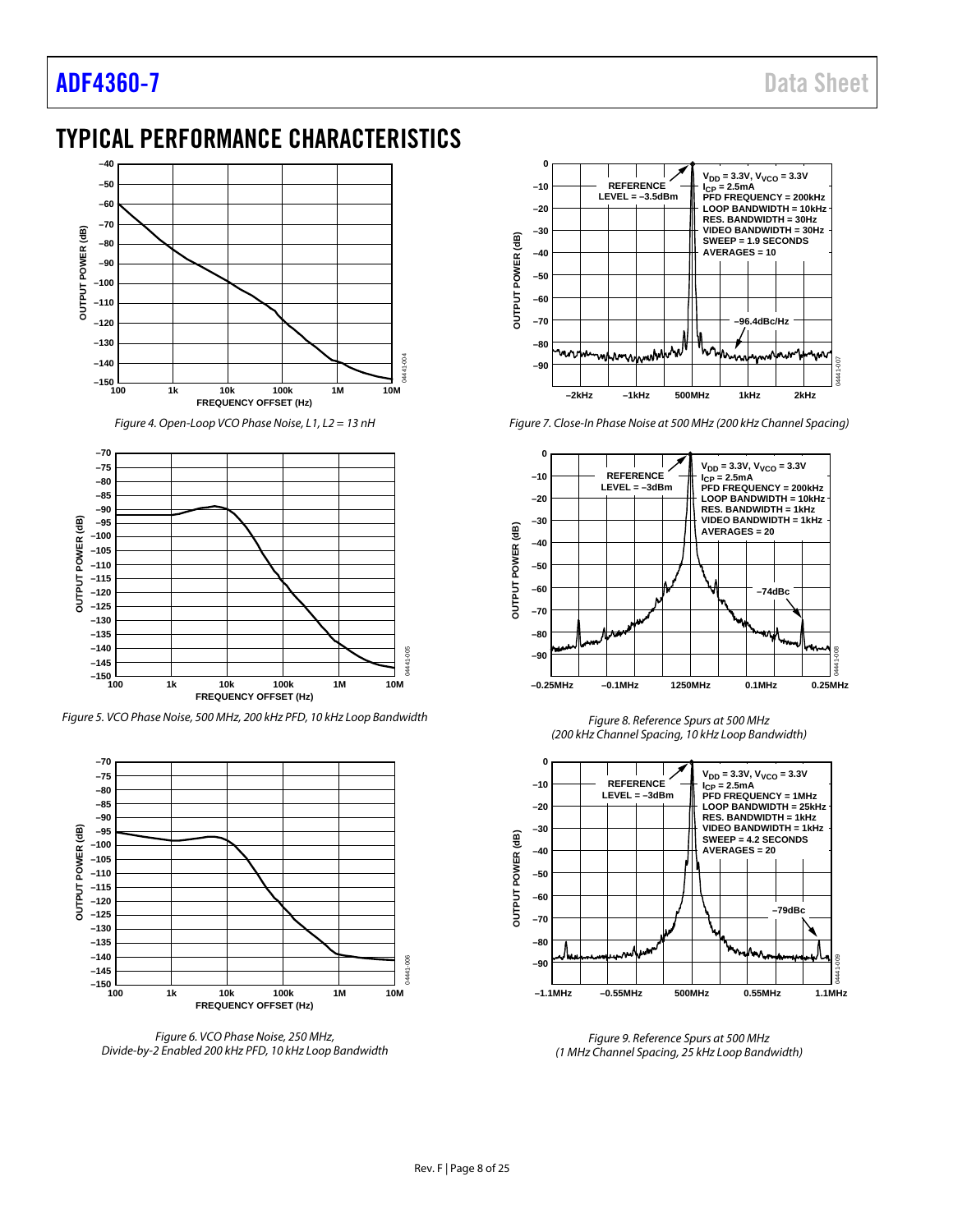# Data Sheet **[ADF4360-7](http://www.analog.com/adf4360-7?doc=adf4360-7.pdf)**



*Figure 10. Open-Loop VCO Phase Noise, L1 and L2 = 1.0 nH*



*Figure 11. VCO Phase Noise, 1250 MHz, 200 kHz PFD, 10 kHz Loop Bandwidth*



*Figure 12. VCO Phase Noise, 625 MHz, Divide-by-2 Enabled 200 kHz PFD, 10 kHz Loop Bandwidth*



*Figure 13. Close-In Phase Noise at 1250 MHz (200 kHz Channel Spacing)*



*Figure 14. Reference Spurs at 1250 MHz (200 kHz Channel Spacing, 10 kHz Loop Bandwidth)*



*Figure 15. Reference Spurs at 1250 MHz (1 MHz Channel Spacing, 25 kHz Loop Bandwidth)*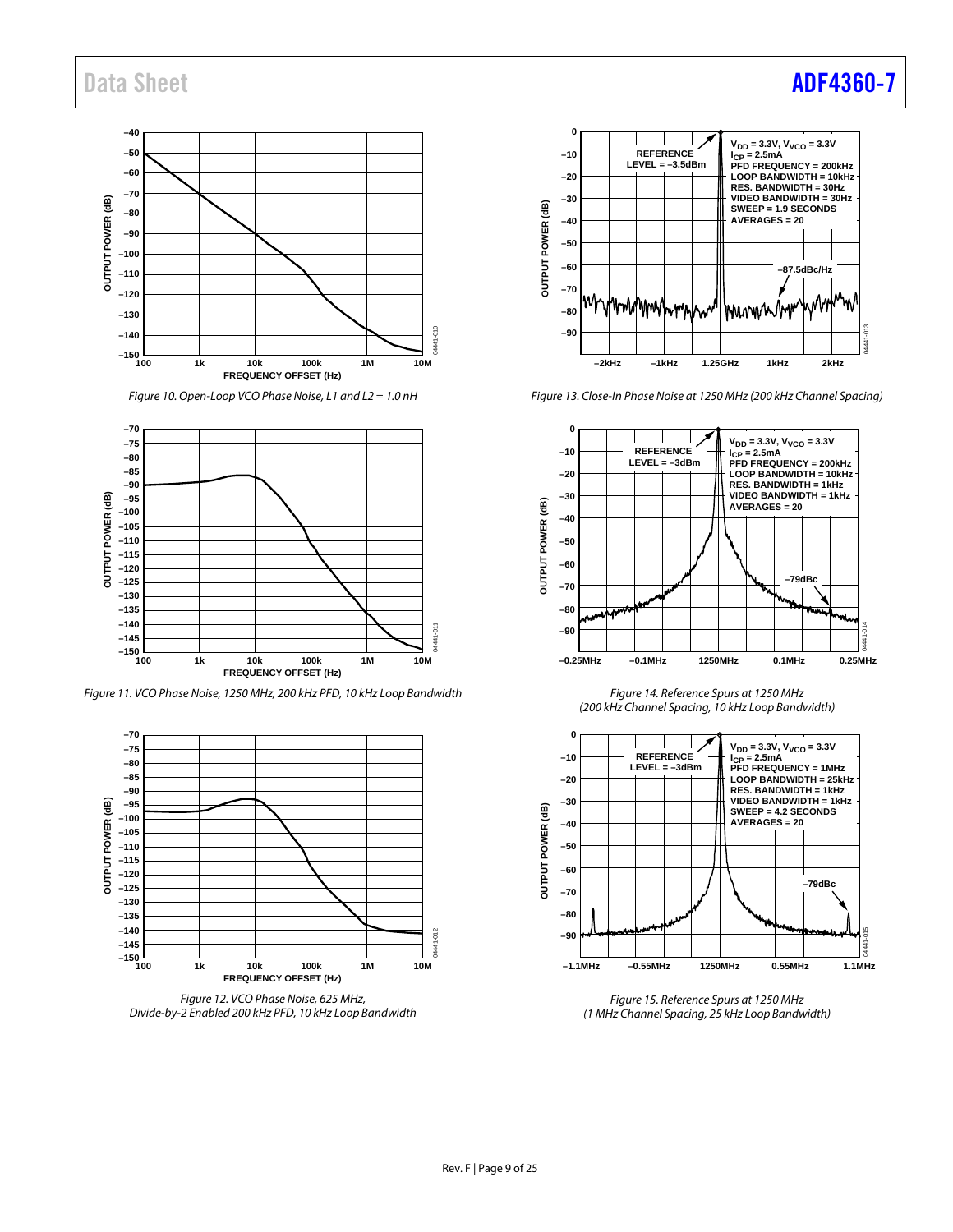# <span id="page-9-0"></span>CIRCUIT DESCRIPTION

# <span id="page-9-1"></span>**REFERENCE INPUT SECTION**

The reference input stage is shown i[n Figure 16.](#page-9-6) SW1 and SW2 are normally closed switches. SW3 is normally open. When power-down is initiated, SW3 is closed, and SW1 and SW2 are opened. This ensures that there is no loading of the  $REF_{IN}$  pin on power-down.



# <span id="page-9-6"></span><span id="page-9-2"></span>**PRESCALER (P/P + 1)**

The dual-modulus prescaler  $(P/P + 1)$ , along with the A and B counters, enables the large division ratio, N, to be realized  $(N = BP + A)$ . The dual-modulus prescaler, operating at CML levels, takes the clock from the VCO and divides it down to a manageable frequency for the CMOS A and B counters. The prescaler is programmable. It can be set in software to 8/9, 16/17, or 32/33 and is based on a synchronous 4/5 core. There is a minimum divide ratio possible for fully contiguous output frequencies; this minimum is determined by P, the prescaler value, and is given by  $(P^2 - P)$ .

# <span id="page-9-3"></span>**A AND B COUNTERS**

The A and B CMOS counters combine with the dual-modulus prescaler to allow a wide range division ratio in the PLL feedback counter. The counters are specified to work when the prescaler output is 300 MHz or less. Thus, with a VCO frequency of 2.5 GHz, a prescaler value of 16/17 is valid, but a value of 8/9 is not valid. At fundamental VCO frequencies less than 700 MHz, a value of 8/9 is best.

## **Pulse Swallow Function**

The A and B counters, in conjunction with the dual-modulus prescaler, make it possible to generate output frequencies that are spaced only by the reference frequency divided by R. The VCO frequency equation is

$$
f_{VCO} = ((P \times B) + A) \times f_{REFIN}/R
$$

where:

*fvco* is the output frequency of the VCO.

*P* is the preset modulus of the dual-modulus prescaler (8/9 or 16/17).

*B* is the preset divide ratio of the binary 13-bit counter (3 to 8191). *A* is the preset divide ratio of the binary 5-bit swallow counter (0 to 31).

*fREFIN* is the external reference frequency oscillator.



# <span id="page-9-4"></span>**R COUNTER**

The 14-bit R counter allows the input reference frequency to be divided down to produce the reference clock to the phase frequency detector (PFD). Division ratios from 1 to 16,383 are allowed.

# <span id="page-9-5"></span>**PFD AND CHARGE PUMP**

The PFD takes inputs from the R counter and N counter  $(N = BP + A)$  and produces an output proportional to the phase and frequency difference between them[. Figure 18](#page-9-7) is a simplified schematic. The PFD includes a programmable delay element that controls the width of the antibacklash pulse. This pulse ensures that there is no dead zone in the PFD transfer function and minimizes phase noise and reference spurs. Two bits in the R counter latch, ABP2 and ABP1, control the width of the pulse (see [Table 9\)](#page-15-0).

<span id="page-9-7"></span>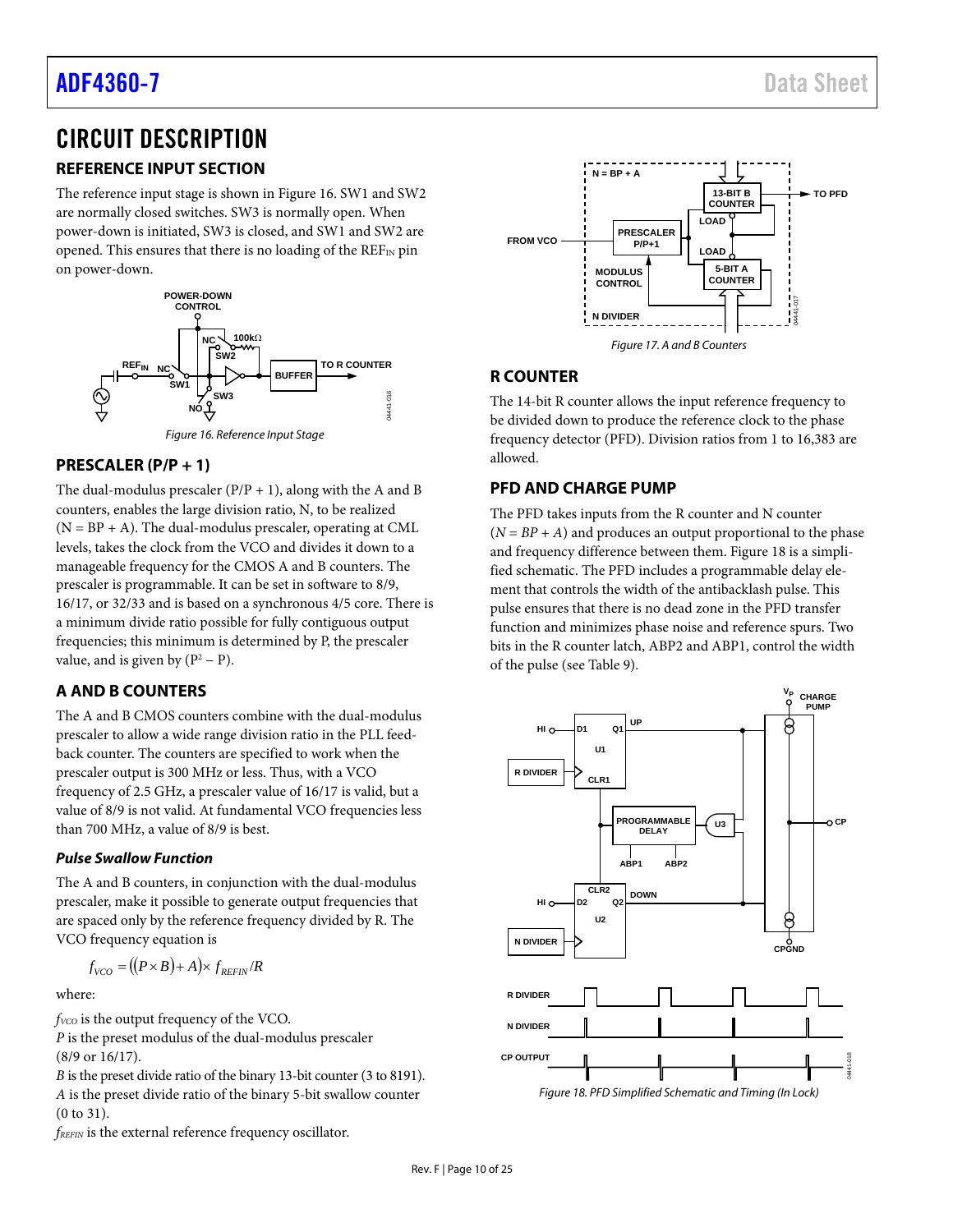# <span id="page-10-0"></span>**MUXOUT AND LOCK DETECT**

The output multiplexer on th[e ADF4360-7](http://www.analog.com/adf4360-7?doc=adf4360-7.pdf) allows the user to access various internal points on the chip. The state of MUXOUT is controlled by M3, M2, and M1 in the function latch. The full truth table is shown in [Table 7.](#page-13-0) [Figure 19](#page-10-3) shows the MUXOUT section in block diagram form.

### *Lock Detect*

MUXOUT can be programmed for two types of lock detect: digital and analog. Digital lock detect is active high. When LDP in the R counter latch is set to 0, digital lock detect is set high when the phase error on three consecutive phase detector cycles is less than 15 ns.

With LDP set to 1, five consecutive cycles of less than 15 ns phase error are required to set the lock detect. It stays set high until a phase error of greater than 25 ns is detected on any subsequent PD cycle.

The N-channel open-drain analog lock detect should be operated with an external pull-up resistor of 10 kΩ nominal. When a lock has been detected, this output is high with narrow low-going pulses.



*Figure 19. MUXOUT Circuit*

## <span id="page-10-3"></span><span id="page-10-1"></span>**INPUT SHIFT REGISTER**

The digital section of th[e ADF4360-7](http://www.analog.com/adf4360-7?doc=adf4360-7.pdf) includes a 24-bit input shift register, a 14-bit R counter, and an 18-bit N counter comprised of a 5-bit A counter and a 13-bit B counter. Data is clocked into the 24-bit shift register on each rising edge of CLK. The data is clocked in MSB first. Data is transferred from the shift register to one of four latches on the rising edge of LE. The destination latch is determined by the state of the two control bits (C2, C1) in the shift register. These are the two LSBs, DB1 and DB0, shown i[n Figure 2.](#page-4-1)

The truth table for these bits is shown in [Table 5.](#page-10-4) [Table 6](#page-12-1) shows a summary of how the latches are programmed. Note that the test mode latch is used for factory testing and should not be programmed by the user.

<span id="page-10-4"></span>

|                | <b>Control Bits</b> |                        |
|----------------|---------------------|------------------------|
| C <sub>2</sub> |                     | Data Latch             |
|                | 0                   | Control Latch          |
|                |                     | <b>R</b> Counter       |
|                | 0                   | N Counter (A and B)    |
|                |                     | <b>Test Mode Latch</b> |

# <span id="page-10-2"></span>**VCO**

The VCO core in th[e ADF4360-7](http://www.analog.com/adf4360-7?doc=adf4360-7.pdf) uses eight overlapping bands, as shown i[n Figure 20,](#page-10-5) to allow a wide frequency range to be covered without a large VCO sensitivity  $(K_V)$  and resultant poor phase noise and spurious performance.

The correct band is chosen automatically by the band select logic at power-up or whenever the N counter latch is updated. It is important that the correct write sequence be followed at power-up. This sequence is:

- 1. R counter latch
- 2. Control latch
- 3. N counter latch

During band select, which takes five PFD cycles, the VCO VTUNE is disconnected from the output of the loop filter and connected to an internal reference voltage.



<span id="page-10-5"></span>The R counter output is used as the clock for the band select logic and should not exceed 1 MHz. A programmable divider is provided at the R counter input to allow division by 1, 2, 4, or 8 and is controlled by Bits BSC1 and BSC2 in the R counter latch. Where the required PFD frequency exceeds 1 MHz, the divide ratio should be set to allow enough time for correct band selection.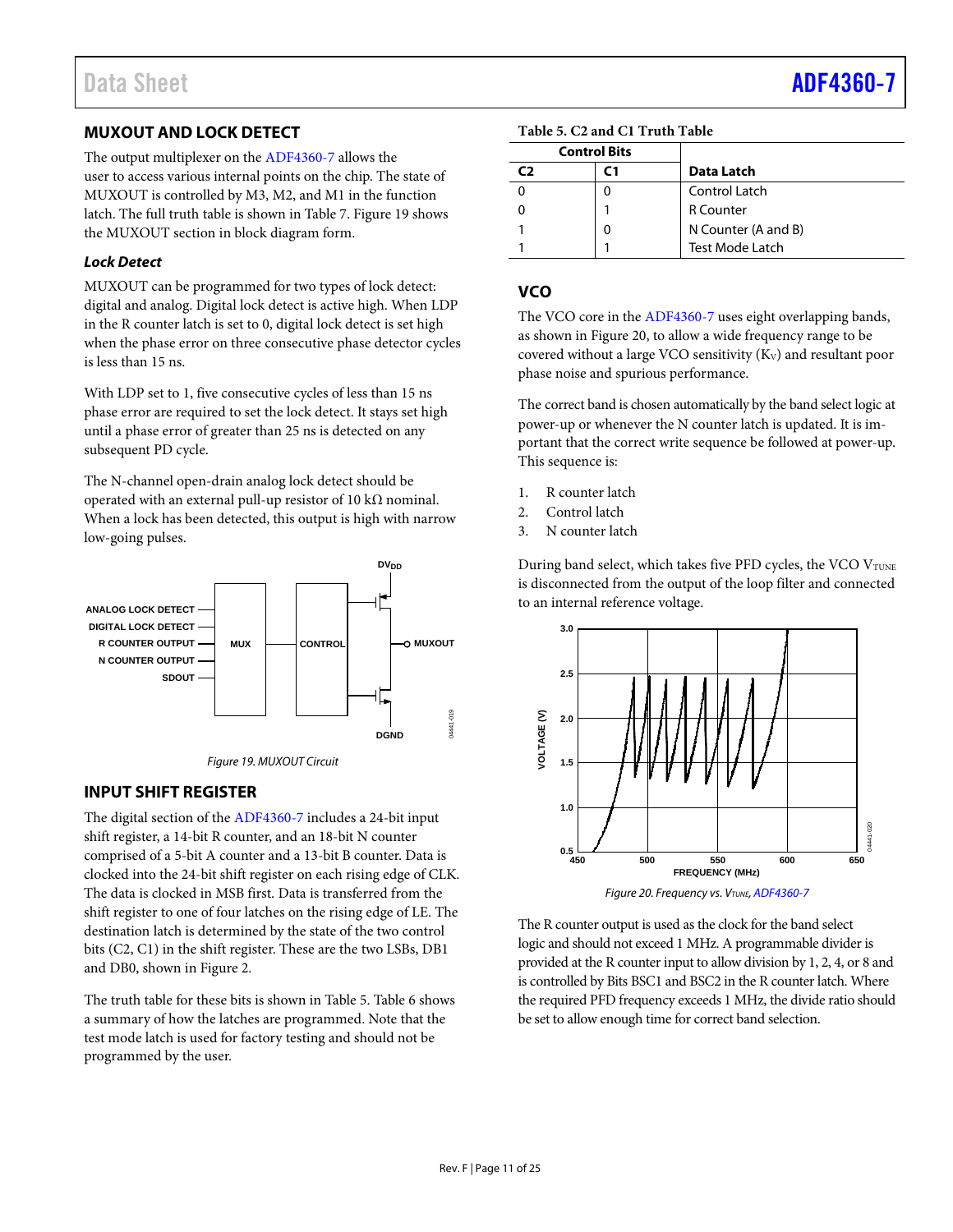After band selection, normal PLL action resumes. The value of  $K_V$  is determined by the value of inductors used (see the Choosing [the Correct Inductance](#page-21-0) section). If divide-by-2 operation has been selected (by programming DIV2 [DB22] high in the N counter latch), the value is halved. Th[e ADF4360-7](http://www.analog.com/adf4360-7?doc=adf4360-7.pdf) contains linearization circuitry to minimize any variation of the product of ICP and KV.

The operating current in the VCO core is programmable in four steps: 5 mA, 10 mA, 15 mA, and 20 mA. This is controlled by Bits PC1 and PC2 in the control latch.

## <span id="page-11-0"></span>**OUTPUT STAGE**

The RF<sub>OUT</sub>A and RF<sub>OUT</sub>B pins of the [ADF4360-7](http://www.analog.com/adf4360-7?doc=adf4360-7.pdf) are connected to the collectors of an NPN differential pair driven by buffered outputs of the VCO, as shown i[n Figure 21.](#page-11-1) To allow the user to optimize the power dissipation vs. the output power requirements, the tail current of the differential pair is programmable via Bits PL1 and PL2 in the control latch. Four current levels may be set: 3.5 mA, 5 mA, 7.5 mA, and 11 mA. These levels give output power levels of −14 dBm, −11 dBm, −8 dBm, and −5 dBm, respectively, using a 50  $\Omega$  resistor to V<sub>DD</sub> and ac coupling into a 50 Ω load. Alternatively, both outputs can be combined in a 1 + 1:1 transformer or a 180° microstrip coupler (see the [Output Matching](#page-23-0) section).

If the outputs are used individually, the optimum output stage consists of a shunt inductor to  $V_{DD}$ .

Another feature of th[e ADF4360-7](http://www.analog.com/adf4360-7?doc=adf4360-7.pdf) is that the supply current to the RF output stage is shut down until the device achieves lock as measured by the digital lock detect circuitry. This is enabled by the mute-till-lock detect (MTLD) bit in the control latch.



<span id="page-11-1"></span>*Figure 21. Output Stag[e ADF4360-7](http://www.analog.com/adf4360-7?doc=adf4360-7.pdf)*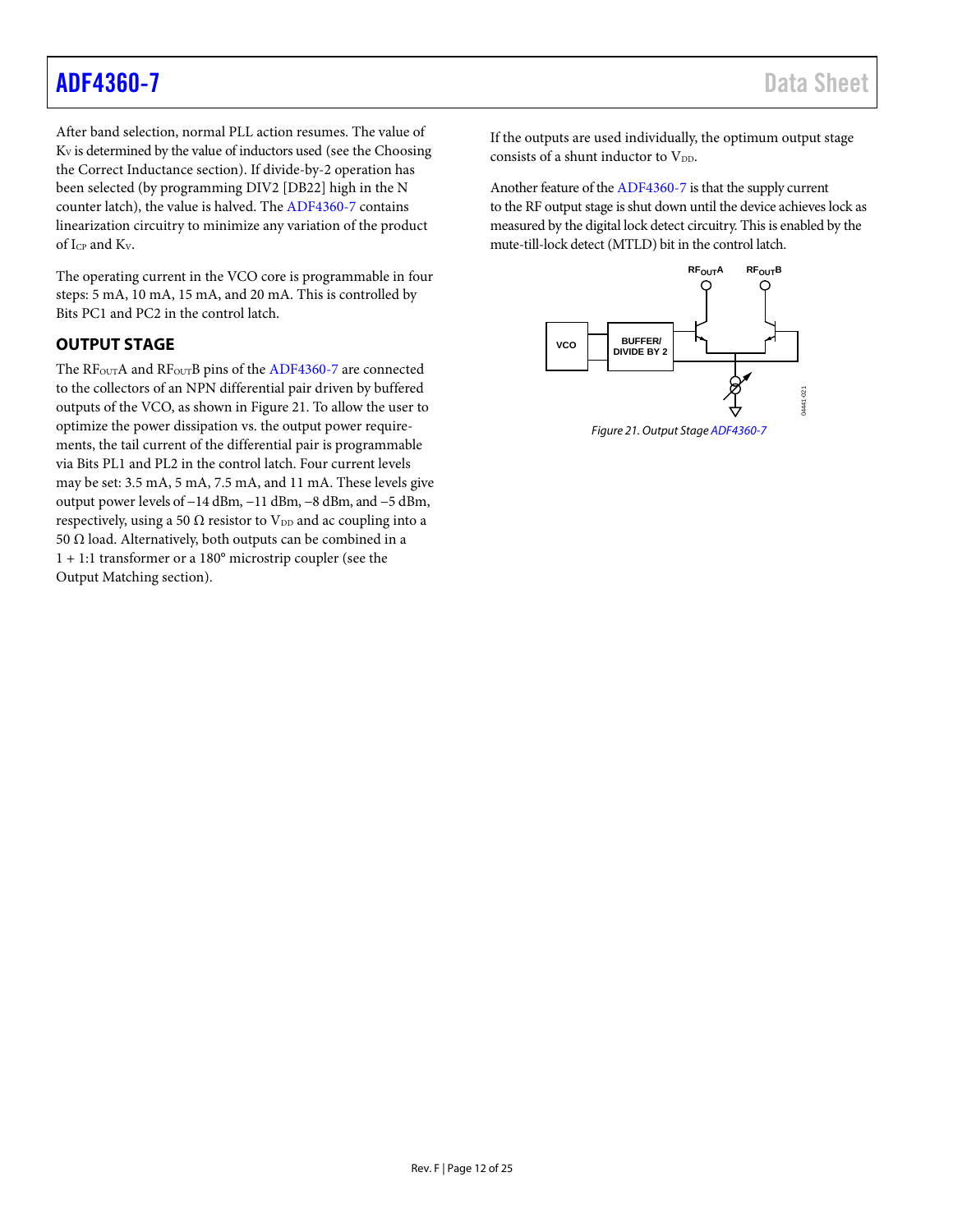# <span id="page-12-0"></span>**LATCH STRUCTURE**

[Table 6](#page-12-1) shows the three on-chip latches for th[e ADF4360-7.](http://www.analog.com/adf4360-7?doc=adf4360-7.pdf) The two LSBs decide which latch is programmed.

### <span id="page-12-1"></span>**Table 6. Latch Structure**

#### **CONTROL LATCH**

|                | <b>PRESCALER</b><br><b>VALUE</b>                                                                | . I 空 <sup>이</sup><br>ăδ | Ψ¥<br>VER<br>စ္မွဥ္ |      | <b>CURRENT</b><br><b>SETTING 2</b> |           | <b>CURRENT</b><br><b>SETTING 1</b> |                  | <b>OUTPUT</b>   | <b>POWER</b><br>LEVEL | ⋍<br>요료           | z<br>O<br>௳<br>ပ |                 | $\alpha$ .<br>ᅁᄘᆈᅌ<br>൧௨ |                | <b>MUXOUT</b><br><b>CONTROL</b> |                 | ≃<br>ш ⊢<br>ш<br><b>SES</b> | <b>CORE</b><br><b>POWER</b><br><b>LEVEL</b> |                 |                 | <b>CONTROL</b><br><b>BITS</b> |
|----------------|-------------------------------------------------------------------------------------------------|--------------------------|---------------------|------|------------------------------------|-----------|------------------------------------|------------------|-----------------|-----------------------|-------------------|------------------|-----------------|--------------------------|----------------|---------------------------------|-----------------|-----------------------------|---------------------------------------------|-----------------|-----------------|-------------------------------|
|                | DB23   DB22   DB21   DB20   DB19   DB18   DB17   DB16   DB15   DB14   DB13   DB12   DB11   DB10 |                          |                     |      |                                    |           |                                    |                  |                 |                       |                   |                  | DB <sub>9</sub> | DB8                      | DB7            | DB6                             | DB <sub>5</sub> | DB4                         | DB <sub>3</sub>                             | DB <sub>2</sub> | DB <sub>1</sub> | DB <sub>0</sub>               |
| P <sub>2</sub> | P <sub>1</sub>                                                                                  | PD <sub>2</sub>          | PD <sub>1</sub>     | CPI6 | CP <sub>15</sub>                   | CPI4 CPI3 | ' CPI2                             | CP <sub>11</sub> | PL <sub>2</sub> | PL <sub>1</sub>       | <b>IMTLDI CPG</b> |                  | <b>CP</b>       | <b>PDP</b>               | M <sub>3</sub> | M2                              | M <sub>1</sub>  | СR                          | PC <sub>2</sub>                             | PC1 C2(0) C1(0) |                 |                               |

#### **N COUNTER LATCH**

| DIVIDE-BY-<br>2 SELECT | DIVIDE-<br>BY-2     | <b>GAIN</b><br>ზ |                             |            |                                                                   |                                                                 |                |                | <b>13-BIT B COUNTER</b> |           |                        |           |                                 |                 |                 | ξĐ<br><b>RESER</b> |                 |                 | <b>5-BIT A COUNTER</b> |                 |                 |     | <b>CONTROL</b><br><b>BITS</b> |
|------------------------|---------------------|------------------|-----------------------------|------------|-------------------------------------------------------------------|-----------------------------------------------------------------|----------------|----------------|-------------------------|-----------|------------------------|-----------|---------------------------------|-----------------|-----------------|--------------------|-----------------|-----------------|------------------------|-----------------|-----------------|-----|-------------------------------|
| <b>DB23</b>            | DB22                |                  |                             |            | DB21  DB20  DB19   DB18                                           | DB17                                                            | DB16 DB15 DB14 |                |                         |           | <b>DB13 DB12</b>       |           | <b>DB11 DB10</b>                | DB <sub>9</sub> | DB <sub>8</sub> | DB7                | DB <sub>6</sub> | DB <sub>5</sub> | DB4                    | DB <sub>3</sub> | DB <sub>2</sub> | DB1 | DB <sub>0</sub>               |
| DIVSEL DIV2            |                     | <b>CPG</b>       | <b>B13</b>                  | <b>B12</b> | <b>B11</b>                                                        | <b>B10</b>                                                      | B <sub>9</sub> | B <sub>8</sub> | <b>B7</b>               | <b>B6</b> | <b>B5</b>              | <b>B4</b> | B <sub>3</sub>                  | <b>B2</b>       | <b>B1</b>       | <b>RSV</b>         | A <sub>5</sub>  | A4              | A <sub>3</sub>         | A2              | A1              |     | C2(1) C1(0)                   |
|                        |                     |                  |                             |            |                                                                   |                                                                 |                |                |                         |           | <b>R COUNTER LATCH</b> |           |                                 |                 |                 |                    |                 |                 |                        |                 |                 |     |                               |
| <b>RESERVED</b>        | ΛĒ<br>œ<br>ш<br>RES | <b>SELECT</b>    | <b>BAND</b><br><b>CLOCK</b> |            | <b>TEST<br/>MODE<br/>MODE<br/>DETECT<br/>DETECT<br/>PRECISIOI</b> | <b>ANTI-</b><br><b>BACKLASH</b><br><b>PULSE</b><br><b>WIDTH</b> |                |                |                         |           |                        |           | <b>14-BIT REFERENCE COUNTER</b> |                 |                 |                    |                 |                 |                        |                 |                 |     | <b>CONTROL</b><br><b>BITS</b> |

#### **R COUNTER LATCH**

| £<br>ESER  | ≏<br>ш<br>띥<br><b>留</b> | <b>BAND</b>          | <b>SELECT</b><br><b>CLOCK</b> | டய<br>북윤없 | 요일         | <b>BACKLASH</b> | <b>ANTI-</b><br><b>PULSE</b><br><b>WIDTH</b> |            | <b>14-BIT REFERENCE COUNTER</b> |            |            |            |                                                                       |                 |                 |                |                 |                 | <b>CONTROL</b><br><b>BITS</b> |                 |                 |                 |                 |
|------------|-------------------------|----------------------|-------------------------------|-----------|------------|-----------------|----------------------------------------------|------------|---------------------------------|------------|------------|------------|-----------------------------------------------------------------------|-----------------|-----------------|----------------|-----------------|-----------------|-------------------------------|-----------------|-----------------|-----------------|-----------------|
|            |                         |                      |                               |           |            |                 |                                              |            |                                 |            |            |            | DB23 DB22 DB21 DB20 DB19 DB18 DB17 DB16 DB15 DB14 DB13 DB12 DB11 DB10 | DB <sub>9</sub> | DB <sub>8</sub> | DB7            | DB <sub>6</sub> | DB <sub>5</sub> | DB4                           | DB <sub>3</sub> | DB <sub>2</sub> | DB <sub>1</sub> | DB <sub>0</sub> |
| <b>RSV</b> | <b>RSV</b>              | <b>BSC2 BSC1 TMB</b> |                               |           | <b>LDP</b> | ABP2 ABP1       |                                              | <b>R14</b> | R <sub>13</sub>                 | <b>R12</b> | <b>R11</b> | <b>R10</b> | R9                                                                    | R8              | R7              | R <sub>6</sub> | R <sub>5</sub>  | R4              | R3                            | R <sub>2</sub>  | R <sub>1</sub>  |                 | C2(0) C1(1)     |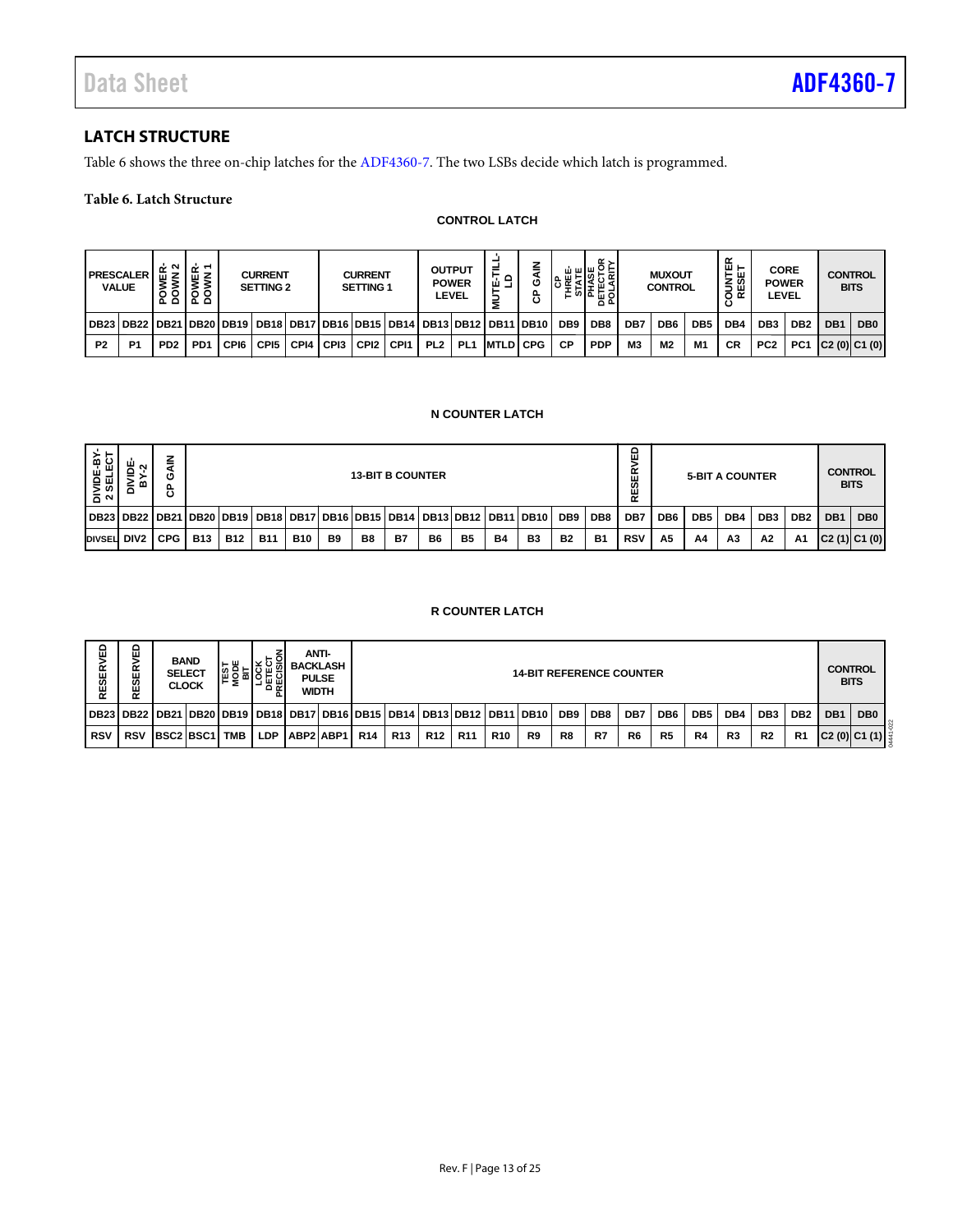#### <span id="page-13-0"></span>**Table 7. Control Latch**

**1 1 32/33**

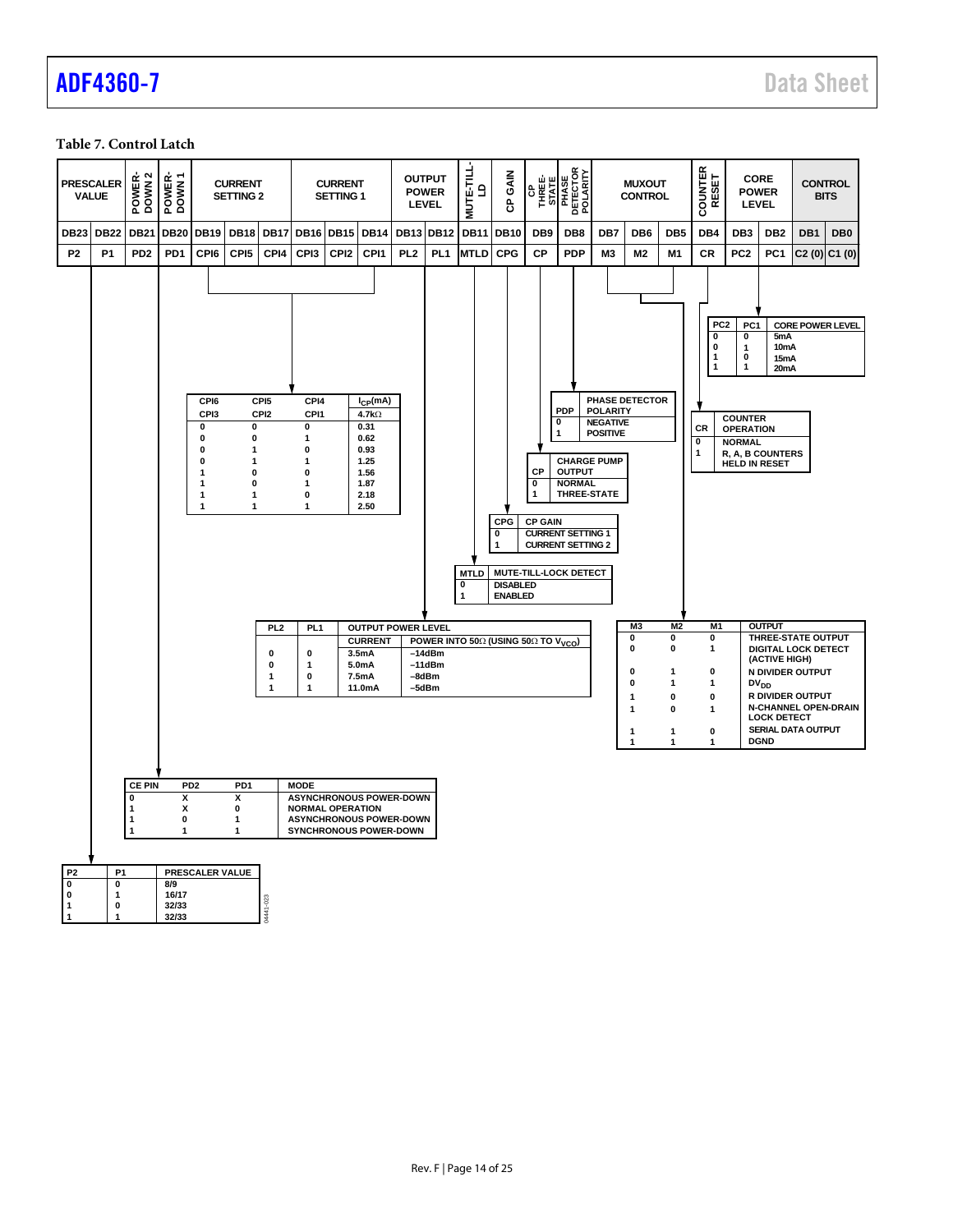#### <span id="page-14-0"></span>**Table 8. N Counter Latch**

| DIVIDE-BY-<br>2 SELECT            | DIVIDE-<br>BY-2  | GAIN<br>සි  |                              |                            |                                      |             |                  |                | <b>13-BIT B COUNTER</b>                                            |           |                   |             |              |                                                                                                                                                                                                                                                                                 |                                              | RESERVED          |                                              |                     | <b>5-BIT A COUNTER</b> |                    |                           |                                  | <b>CONTROL</b><br><b>BITS</b> |
|-----------------------------------|------------------|-------------|------------------------------|----------------------------|--------------------------------------|-------------|------------------|----------------|--------------------------------------------------------------------|-----------|-------------------|-------------|--------------|---------------------------------------------------------------------------------------------------------------------------------------------------------------------------------------------------------------------------------------------------------------------------------|----------------------------------------------|-------------------|----------------------------------------------|---------------------|------------------------|--------------------|---------------------------|----------------------------------|-------------------------------|
| <b>DB23</b>                       | <b>DB22</b>      | <b>DB21</b> |                              | <b>DB20 DB19</b>           | <b>DB18</b>                          | <b>DB17</b> | <b>DB16</b>      | <b>DB15</b>    | <b>DB14</b>                                                        |           | <b>DB13 DB12</b>  | <b>DB11</b> | <b>DB10</b>  | DB9                                                                                                                                                                                                                                                                             | DB <sub>8</sub>                              | DB7               | DB <sub>6</sub>                              | DB <sub>5</sub>     | DB4                    | DB <sub>3</sub>    | DB <sub>2</sub>           | DB <sub>1</sub>                  | DB <sub>0</sub>               |
| <b>DIVSEL</b>                     | DIV <sub>2</sub> | <b>CPG</b>  | <b>B13</b>                   | <b>B12</b>                 | <b>B11</b>                           | <b>B10</b>  | B9               | B8             | <b>B7</b>                                                          | B6        | <b>B5</b>         | Β4          | B3           | <b>B2</b>                                                                                                                                                                                                                                                                       | <b>B1</b>                                    | <b>RSV</b>        | А5                                           | Α4                  | A3                     | А2                 | A1                        |                                  | C2(1) C1(0)                   |
|                                   |                  |             |                              |                            |                                      |             |                  |                |                                                                    |           |                   |             |              |                                                                                                                                                                                                                                                                                 |                                              |                   |                                              |                     |                        |                    |                           |                                  |                               |
|                                   |                  |             |                              |                            |                                      |             |                  |                |                                                                    |           |                   |             |              |                                                                                                                                                                                                                                                                                 |                                              | BY THE DEVICE AND | THIS BIT IS NOT USED<br>IS A DON'T CARE BIT. |                     |                        |                    |                           |                                  |                               |
|                                   |                  |             |                              |                            |                                      |             |                  |                |                                                                    |           |                   |             |              | А5                                                                                                                                                                                                                                                                              | A4                                           |                   |                                              | A2                  |                        | A <sub>1</sub>     |                           | A COUNTER<br><b>DIVIDE RATIO</b> |                               |
|                                   |                  |             |                              |                            |                                      |             |                  |                |                                                                    |           |                   |             |              | 0<br>0                                                                                                                                                                                                                                                                          | 0<br>0                                       |                   |                                              | 0<br>0              |                        | 0<br>1             | 0<br>1                    |                                  |                               |
|                                   |                  |             |                              |                            |                                      |             |                  |                |                                                                    |           |                   |             |              | 0                                                                                                                                                                                                                                                                               | 0                                            |                   | <br>                                         | 1                   |                        | 0                  | $\mathbf{2}$              |                                  |                               |
|                                   |                  |             |                              |                            |                                      |             |                  |                |                                                                    |           |                   |             |              | 0                                                                                                                                                                                                                                                                               | 0<br>$\ddot{\phantom{a}}$                    |                   | <br>                                         | 1<br>$\blacksquare$ |                        | 1<br>÷             | 3<br>$\ddot{\phantom{a}}$ |                                  |                               |
|                                   |                  |             |                              |                            |                                      |             |                  |                |                                                                    |           |                   |             |              |                                                                                                                                                                                                                                                                                 | $\ddot{\phantom{a}}$<br>$\ddot{\phantom{a}}$ |                   | <br>                                         | $\cdot$<br>$\cdot$  |                        | $\cdot$<br>$\cdot$ | $\cdot$<br>$\cdot$        |                                  |                               |
|                                   |                  |             |                              |                            |                                      |             |                  |                |                                                                    |           |                   |             |              | 1<br>1                                                                                                                                                                                                                                                                          | 1<br>1                                       |                   | <br>                                         | 0<br>0              |                        | 0<br>1             | 28<br>29                  |                                  |                               |
|                                   |                  |             |                              |                            |                                      |             |                  |                |                                                                    |           |                   |             |              | $\mathbf{1}$<br>1                                                                                                                                                                                                                                                               | 1<br>1                                       |                   | <br>                                         | 1<br>1              |                        | 0<br>1             | 30<br>31                  |                                  |                               |
|                                   |                  |             |                              |                            |                                      |             |                  |                |                                                                    |           |                   |             |              |                                                                                                                                                                                                                                                                                 |                                              |                   |                                              |                     |                        |                    |                           |                                  |                               |
|                                   |                  |             | <b>B13</b>                   |                            | <b>B12</b>                           | <b>B11</b>  |                  | B <sub>3</sub> |                                                                    | <b>B2</b> | <b>B1</b>         |             |              | <b>B COUNTER DIVIDE RATIO</b>                                                                                                                                                                                                                                                   |                                              |                   |                                              |                     |                        |                    |                           |                                  |                               |
|                                   |                  |             | 0<br>0                       | 0<br>0                     | 0<br>0                               |             | <br>             | 0<br>0         | 0<br>0                                                             |           | $\pmb{0}$<br>1    |             |              | <b>NOT ALLOWED</b><br><b>NOT ALLOWED</b>                                                                                                                                                                                                                                        |                                              |                   |                                              |                     |                        |                    |                           |                                  |                               |
|                                   |                  |             | 0<br>0                       | 0<br>0                     | 0<br>0                               |             | <br>             | 0<br>1         | $\mathbf 1$<br>$\mathbf 1$                                         |           | 0<br>1            |             | 3            | <b>NOT ALLOWED</b>                                                                                                                                                                                                                                                              |                                              |                   |                                              |                     |                        |                    |                           |                                  |                               |
|                                   |                  |             |                              |                            |                                      |             |                  |                |                                                                    |           |                   |             |              |                                                                                                                                                                                                                                                                                 |                                              |                   |                                              |                     |                        |                    |                           |                                  |                               |
|                                   |                  |             |                              |                            |                                      |             | <br>             |                |                                                                    |           |                   |             |              |                                                                                                                                                                                                                                                                                 |                                              |                   |                                              |                     |                        |                    |                           |                                  |                               |
|                                   |                  |             | $\mathbf{1}$<br>$\mathbf{1}$ | 1<br>1                     | 1<br>1                               |             | <br>             | 1<br>1         | 0<br>0                                                             |           | 0<br>1            |             | 8188<br>8189 |                                                                                                                                                                                                                                                                                 |                                              |                   |                                              |                     |                        |                    |                           |                                  |                               |
|                                   |                  |             | $\mathbf{1}$                 | 1                          | 1                                    |             |                  | 1<br>1         | 1<br>$\mathbf{1}$                                                  |           | 0<br>$\mathbf{1}$ |             | 8190<br>8191 |                                                                                                                                                                                                                                                                                 |                                              |                   |                                              |                     |                        |                    |                           |                                  |                               |
|                                   |                  |             | $\mathbf{1}$                 | 1                          | 1                                    |             |                  |                |                                                                    |           |                   |             |              |                                                                                                                                                                                                                                                                                 |                                              |                   |                                              |                     |                        |                    |                           |                                  |                               |
|                                   |                  |             |                              | <b>F4 (FUNCTION LATCH)</b> |                                      |             |                  |                |                                                                    |           |                   |             |              |                                                                                                                                                                                                                                                                                 |                                              |                   |                                              |                     |                        |                    |                           |                                  |                               |
|                                   |                  |             |                              | <b>FASTLOCK ENABLE</b>     | <b>CP GAIN</b>                       |             | <b>OPERATION</b> |                |                                                                    |           |                   |             |              |                                                                                                                                                                                                                                                                                 |                                              |                   |                                              |                     |                        |                    |                           |                                  |                               |
|                                   |                  | $\mathbf 0$ |                              |                            | 0                                    |             |                  |                | <b>CHARGE PUMP CURRENT SETTING 1</b><br><b>IS PERMANENTLY USED</b> |           |                   |             |              |                                                                                                                                                                                                                                                                                 |                                              |                   |                                              |                     |                        |                    |                           |                                  |                               |
|                                   |                  | 0           |                              |                            | 1                                    |             |                  |                | <b>CHARGE PUMP CURRENT SETTING 2</b><br><b>IS PERMANENTLY USED</b> |           |                   |             |              |                                                                                                                                                                                                                                                                                 |                                              |                   |                                              |                     |                        |                    |                           |                                  |                               |
|                                   |                  |             |                              |                            |                                      |             |                  |                |                                                                    |           |                   |             |              |                                                                                                                                                                                                                                                                                 |                                              |                   |                                              |                     |                        |                    |                           |                                  |                               |
|                                   |                  |             |                              |                            |                                      |             |                  |                |                                                                    |           |                   |             |              |                                                                                                                                                                                                                                                                                 |                                              |                   |                                              |                     |                        |                    |                           |                                  |                               |
|                                   |                  |             |                              |                            |                                      |             |                  |                |                                                                    |           |                   |             |              | N = BP + A; P IS PRESCALER VALUE SET IN THE CONTRUL LATTER THAN OR EQUAL TO A. FOR CONTINUOUSLY $\begin{bmatrix} 8 \\ 3 \\ 4 \\ 3 \\ 4 \end{bmatrix}$<br>B MUST BE GREATER THAN OR EQUAL TO A. FOR CONTINUOUSLY $\begin{bmatrix} 3 \\ 3 \\ 4 \\ 4 \\ 3 \\ 3 \\ 4 \end{bmatrix}$ |                                              |                   |                                              |                     |                        |                    |                           |                                  |                               |
|                                   | DIV <sub>2</sub> |             | DIVIDE-BY-2                  |                            |                                      |             |                  |                |                                                                    |           |                   |             |              |                                                                                                                                                                                                                                                                                 |                                              |                   |                                              |                     |                        |                    |                           |                                  |                               |
|                                   | $\pmb{0}$        |             |                              | <b>FUNDAMENTAL OUTPUT</b>  |                                      |             |                  |                |                                                                    |           |                   |             |              |                                                                                                                                                                                                                                                                                 |                                              |                   |                                              |                     |                        |                    |                           |                                  |                               |
|                                   | $\mathbf{1}$     |             | DIVIDE-BY-2                  |                            |                                      |             |                  |                |                                                                    |           |                   |             |              |                                                                                                                                                                                                                                                                                 |                                              |                   |                                              |                     |                        |                    |                           |                                  |                               |
| <b>DIVSEL</b>                     |                  |             |                              |                            | DIVIDE-BY-2 SELECT (PRESCALER INPUT) |             |                  |                |                                                                    |           |                   |             |              |                                                                                                                                                                                                                                                                                 |                                              |                   |                                              |                     |                        |                    |                           |                                  |                               |
| $\overline{\bullet}$<br>$\vert$ 1 |                  |             | DIVIDE-BY-2 SELECTED         |                            | FUNDAMENTAL OUTPUT SELECTED          |             |                  |                |                                                                    |           |                   |             |              |                                                                                                                                                                                                                                                                                 |                                              |                   |                                              |                     |                        |                    |                           |                                  |                               |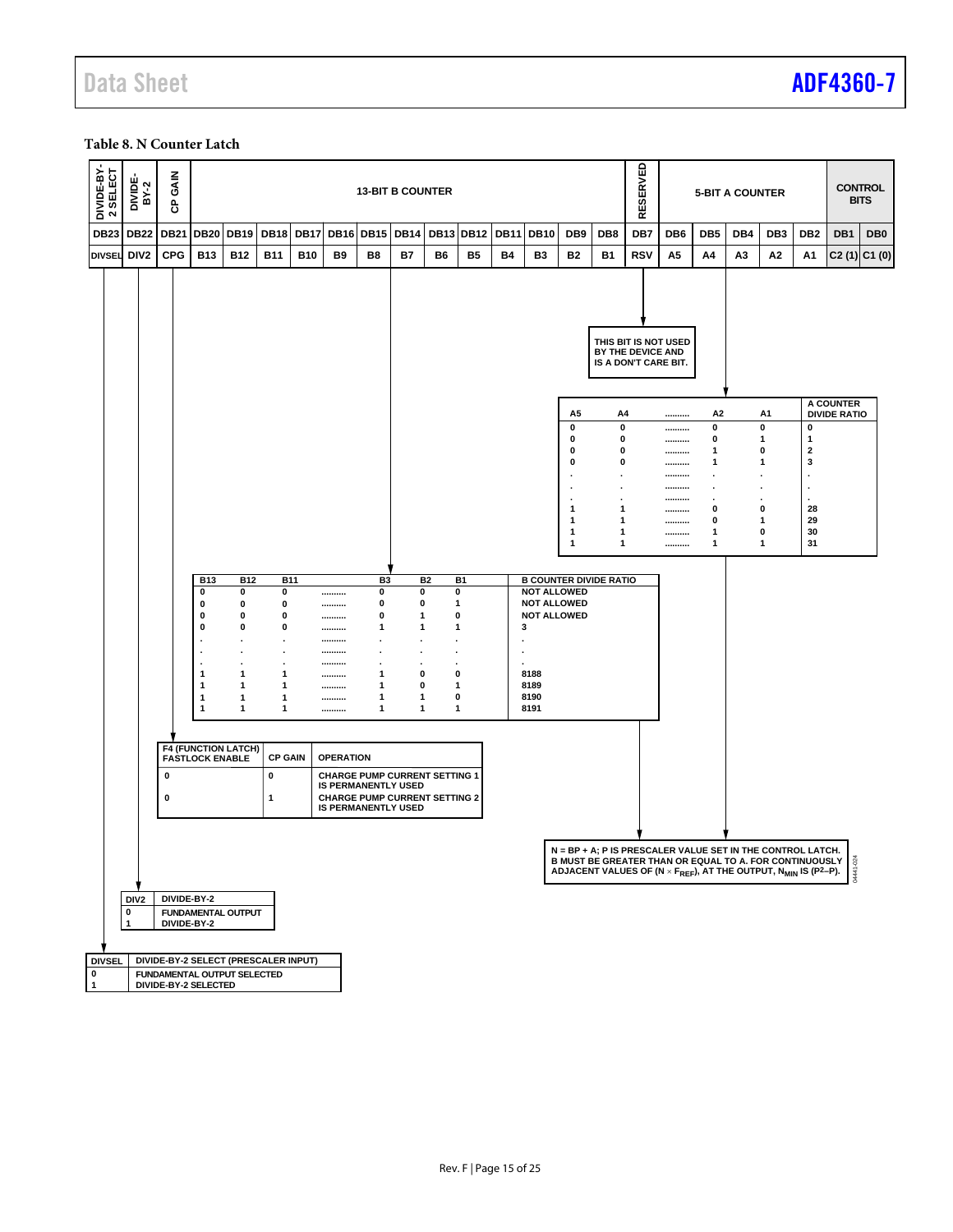### <span id="page-15-0"></span>**Table 9. R Counter Latch**

|       | <b>SERVED</b><br>ш<br>≃                                               | ERVED<br>ळ<br>ш<br>≃                   | <b>BAND</b><br><b>SELECT</b><br><b>CLOCK</b> |                                       |                                                                                                | TEST<br>MODE<br>BIT<br>LOCK<br>DETECT<br>PRECISION |                                      | <b>ANTI-</b><br><b>BACKLASH</b><br><b>PULSE</b><br><b>WIDTH</b> |                                                                                                                                                                                                   |                            |                 |                 |                                                                                     | <b>14-BIT REFERENCE COUNTER</b>                                                                          |                                                 |                 |                                                    |                                                                   |                  |                                    |                                                                                                                        |                 | <b>CONTROL</b>                                                                                               | <b>BITS</b>     |
|-------|-----------------------------------------------------------------------|----------------------------------------|----------------------------------------------|---------------------------------------|------------------------------------------------------------------------------------------------|----------------------------------------------------|--------------------------------------|-----------------------------------------------------------------|---------------------------------------------------------------------------------------------------------------------------------------------------------------------------------------------------|----------------------------|-----------------|-----------------|-------------------------------------------------------------------------------------|----------------------------------------------------------------------------------------------------------|-------------------------------------------------|-----------------|----------------------------------------------------|-------------------------------------------------------------------|------------------|------------------------------------|------------------------------------------------------------------------------------------------------------------------|-----------------|--------------------------------------------------------------------------------------------------------------|-----------------|
|       | <b>DB23</b>                                                           | <b>DB22</b>                            | <b>DB21</b>                                  | <b>DB20</b>                           | <b>DB19</b>                                                                                    | <b>DB18</b>                                        |                                      | <b>DB17 DB16</b>                                                | <b>DB15</b>                                                                                                                                                                                       | <b>DB14</b>                | <b>DB13</b>     | <b>DB12</b>     | <b>DB11</b>                                                                         | <b>DB10</b>                                                                                              | DB <sub>9</sub>                                 | DB8             | DB7                                                | DB <sub>6</sub>                                                   | DB <sub>5</sub>  | DB4                                | DB <sub>3</sub>                                                                                                        | DB <sub>2</sub> | DB1                                                                                                          | DB <sub>0</sub> |
|       | <b>RSV</b>                                                            | <b>RSV</b>                             | BSC2 BSC1                                    |                                       | <b>TMB</b>                                                                                     | LDP                                                |                                      | ABP2 ABP1                                                       | <b>R14</b>                                                                                                                                                                                        | <b>R13</b>                 | R <sub>12</sub> | R <sub>11</sub> | R <sub>10</sub>                                                                     | R9                                                                                                       | R8                                              | R7              | R <sub>6</sub>                                     | R <sub>5</sub>                                                    | R4               | R3                                 | R <sub>2</sub>                                                                                                         | R1              |                                                                                                              | $C2(0)$ $C1(1)$ |
| BITS. | THESE BITS ARE NOT<br><b>USED BY THE DEVICE</b><br>AND ARE DON'T CARE |                                        |                                              |                                       | <b>TEST MODE</b><br><b>BIT SHOULD</b><br>BE SET TO 0<br><b>FOR NORMAL</b><br><b>OPERATION.</b> |                                                    | ABP <sub>2</sub><br>$\mathbf 0$<br>O | $\mathbf 0$<br>$\mathbf 1$                                      | ABP1                                                                                                                                                                                              | 3.0 <sub>ns</sub><br>1.3ns |                 |                 | R <sub>14</sub><br>0<br>0<br>0<br>0<br>1<br>1<br>1<br>1<br>ANTIBACKLASH PULSE WIDTH | R <sub>13</sub><br>$\mathbf{0}$<br>0<br>0<br>$\bf{0}$<br>$\mathbf 1$<br>$\mathbf 1$<br>1<br>$\mathbf{1}$ | $\mathbf{0}$<br>0<br>0<br>0<br>1<br>1<br>1<br>1 | R <sub>12</sub> | <br><br><br><br>----------<br><br><br><br><br><br> | R <sub>3</sub><br>0<br>0<br>0<br>1<br>1<br>1<br>1<br>$\mathbf{1}$ | 1<br>1<br>1<br>1 | R <sub>2</sub><br>0<br>0<br>0<br>0 | R <sub>1</sub><br>$\mathbf{1}$<br>0<br>$\mathbf{1}$<br>$\mathbf 0$<br>$\mathbf 0$<br>$\mathbf{1}$<br>0<br>$\mathbf{1}$ |                 | <b>DIVIDE RATIO</b><br>$\mathbf{1}$<br>$\overline{\mathbf{2}}$<br>3<br>4<br>16380<br>16381<br>16382<br>16383 |                 |
|       | BSC <sub>2</sub>                                                      |                                        | BSC <sub>1</sub>                             | LDP<br>$\mathbf{0}$<br>1              |                                                                                                | <b>BAND SELECT CLOCK DIVIDER</b>                   | 1<br>$\mathbf 1$                     | $\mathbf 0$<br>1<br><b>LOCK DETECT PRECISION</b>                | THREE CONSECUTIVE CYCLES OF PHASE DELAY LESS THAN<br>15ns MUST OCCUR BEFORE LOCK DETECT IS SET.<br>FIVE CONSECUTIVE CYCLES OF PHASE DELAY LESS THAN<br>15ns MUST OCCUR BEFORE LOCK DETECT IS SET. | 6.0ns<br>3.0 <sub>ns</sub> |                 |                 |                                                                                     |                                                                                                          |                                                 |                 |                                                    |                                                                   |                  |                                    |                                                                                                                        |                 |                                                                                                              |                 |
|       | 0<br>0<br>1                                                           | $\mathbf 0$<br>-1<br>0<br>$\mathbf{1}$ |                                              | $\mathbf{1}$<br>$\mathbf 2$<br>4<br>8 |                                                                                                |                                                    |                                      | M441-025                                                        |                                                                                                                                                                                                   |                            |                 |                 |                                                                                     |                                                                                                          |                                                 |                 |                                                    |                                                                   |                  |                                    |                                                                                                                        |                 |                                                                                                              |                 |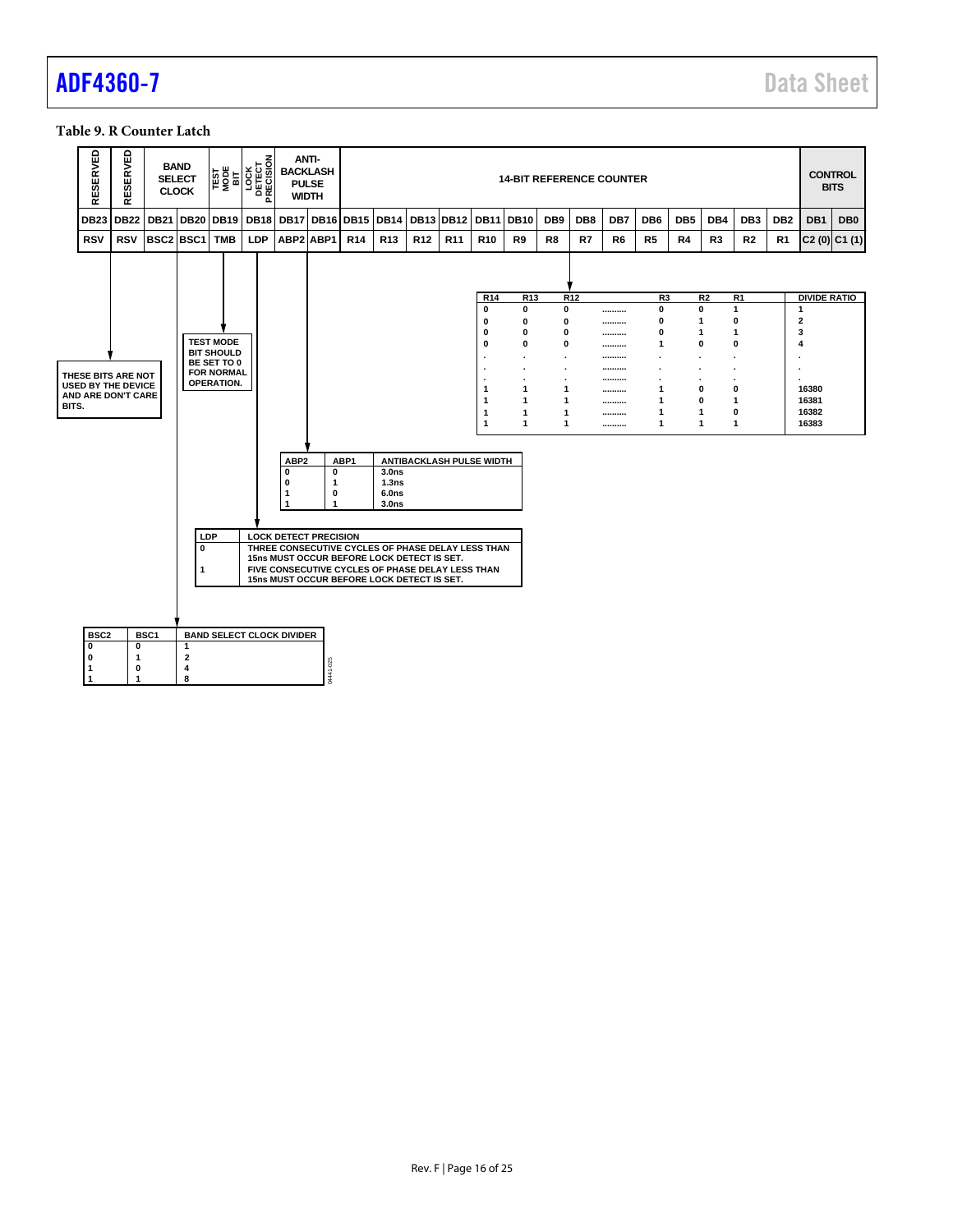# Data Sheet **[ADF4360-7](http://www.analog.com/adf4360-7?doc=adf4360-7.pdf)**

# <span id="page-16-0"></span>**POWER-UP**

#### *Power-Up Sequence*

The correct programming sequence for the [ADF4360-7](http://www.analog.com/adf4360-7?doc=adf4360-7.pdf) after power-up is:

- 1. R counter latch
- 2. Control latch
- 3. N counter latch

### <span id="page-16-2"></span>*Initial Power-Up*

Initial power-up refers to programming the device after the application of voltage to the AV<sub>DD</sub>, DV<sub>DD</sub>, V<sub>VCO</sub> and CE pins. On initial power-up, an interval is required between programming the control latch and programming the N counter latch. This interval is necessary to allow the transient behavior of the [ADF4360-7](http://www.analog.com/adf4360-7?doc=adf4360-7.pdf) during initial power-up to settle.

During initial power-up, a write to the control latch powers up the device, and the bias currents of the VCO begin to settle. If these currents have not settled to within 10% of their steadystate value, and if the N counter latch is then programmed, the VCO may not oscillate at the desired frequency, which does not allow the band select logic to choose the correct frequency band, and the [ADF4360-7](http://www.analog.com/adf4360-7?doc=adf4360-7.pdf) may not achieve lock. If the recommended interval is inserted, and the N counter latch is programmed, the band select logic can choose the correct frequency band, and the device locks to the correct frequency.

The duration of this interval is affected by the value of the capacitor on the  $C_N$  pin (Pin 14). This capacitor is used to reduce the close-in noise of th[e ADF4360-7](http://www.analog.com/adf4360-7?doc=adf4360-7.pdf) VCO. The recommended value of this capacitor is  $10 \mu$ F. Using this value requires an interval of ≥10 ms between the latching in of the control latch bits and latching in of the N counter latch bits. If a shorter delay is required, the capacitor can be reduced. A slight phase noise penalty is incurred by this change, which is further explained in the [Table 10.](#page-16-1)

#### <span id="page-16-1"></span>Table 10. C<sub>N</sub> Capacitance vs. Interval and Phase Noise

| <b>C<sub>N</sub></b> Value | <b>Recommended Interval Between</b><br><b>Control Latch and N Counter Latch</b> | Open-Loop Phase Noise at 10 kHz<br>Offset $(L1$ and $L2 = 1.0$ nH) | Open-Loop Phase Noise at 10 kHz<br>Offset $(L1$ and $L2 = 13.0$ nH) |
|----------------------------|---------------------------------------------------------------------------------|--------------------------------------------------------------------|---------------------------------------------------------------------|
| $10 \mu F$                 | $\geq 10$ ms                                                                    | $-90$ dBc                                                          | $-99$ dBc                                                           |
| 440 nF                     | $\geq 600$ us                                                                   | $-88$ dBc                                                          | $-97$ dBc                                                           |



*Figure 22[. ADF4360-7](http://www.analog.com/adf4360-7?doc=adf4360-7.pdf) Power-Up Timing*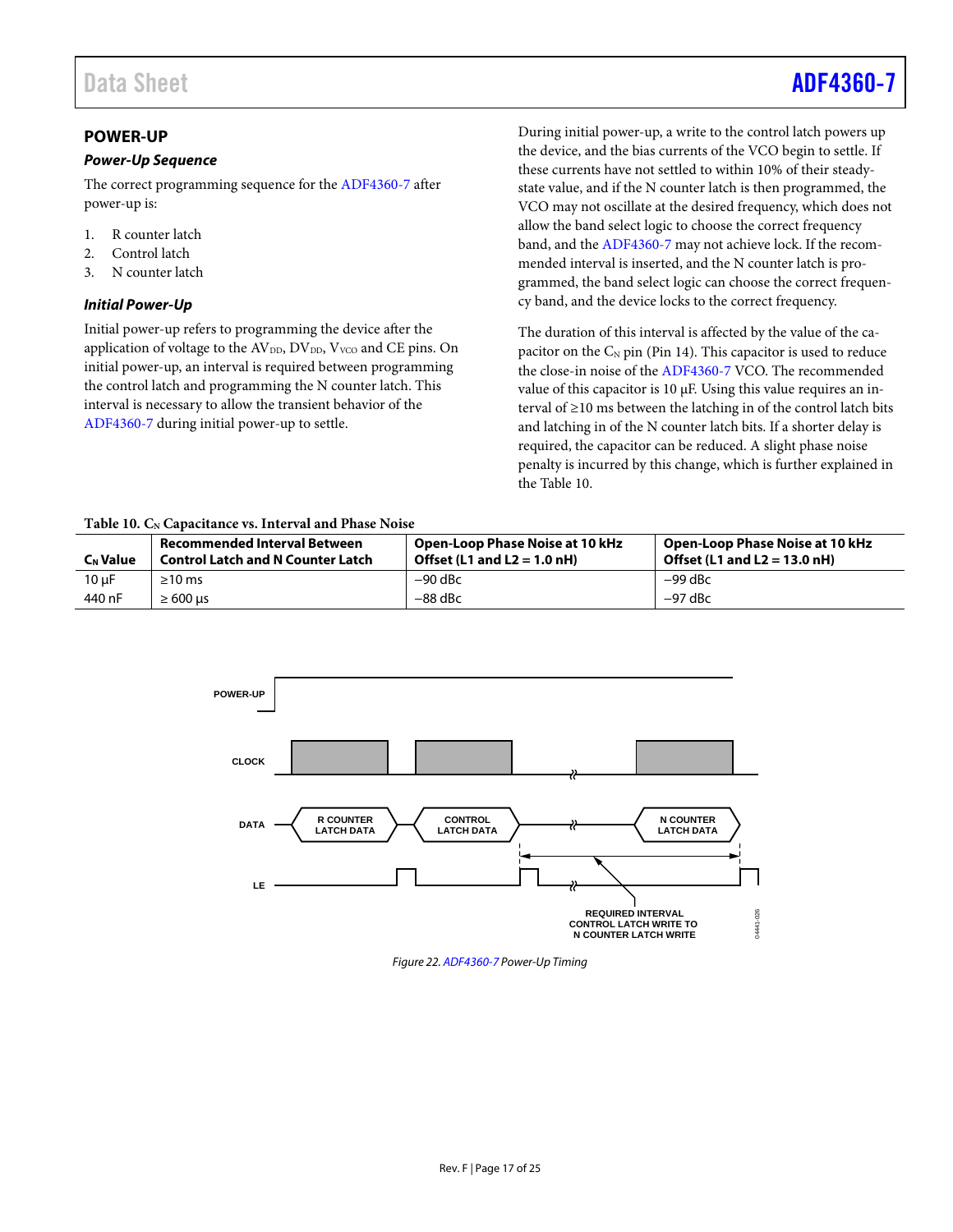### *Hardware Power-Up/Power-Down*

If the device is powered down via the hardware (using the CE pin) and powered up again without any change to the N counter register during power-down, the device locks at the correct frequency, because the device is already in the correct frequency band. The lock time depends on the value of capacitance on the  $C_N$  pin, which is <10 ms for 10  $\mu$ F capacitance. The smaller capacitance of 440 nF on this pin enables lock times of  $<$ 600 µs.

The N counter value cannot be changed while the device is in power-down, since the device may not lock to the correct frequency on power-up. If it is updated, the correct programming sequence for the device after power-up is the R counter latch, followed by the control latch, and finally the N counter latch, with the required interval between the control latch and N counter latch, as described in the [Initial Power-Up](#page-16-2) section.

#### *Software Power-Up/Power-Down*

If the device is powered down via the software (using the control latch) and powered up again without any change to the N counter latch during power-down, the device locks at the correct frequency, because the device is already in the correct frequency band. The lock time depends on the value of capacitance on the  $C_N$  pin, which is <10 ms for 10  $\mu$ F capacitance. The smaller capacitance of 440 nF on this pin enables lock times of  $<$ 600 µs.

The N counter value cannot be changed while the device is in power-down, because the device may not lock to the correct frequency on power-up. If it is updated, the correct programming sequence for the device after power-up is to the R counter latch, followed by the control latch, and finally the N counter latch, with the required interval between the control latch and N counter latch, as described in the [Initial Power-Up](#page-16-2) section.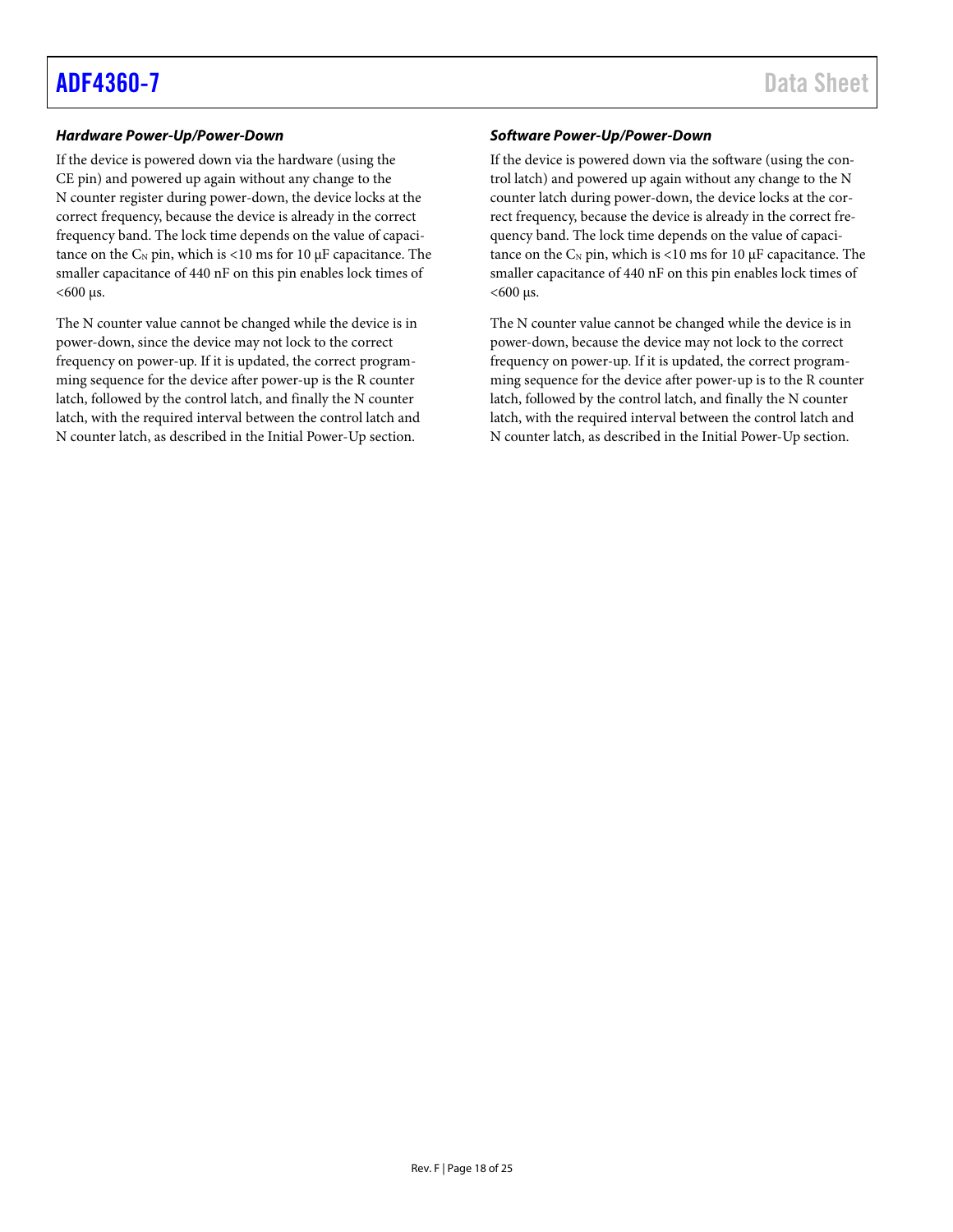# <span id="page-18-0"></span>**CONTROL LATCH**

With  $(C2, C1) = (0, 0)$ , the control latch is programmed[. Table 7](#page-13-0) shows the input data format for programming the control latch.

### *Prescaler Value*

In th[e ADF4360-7,](http://www.analog.com/adf4360-7?doc=adf4360-7.pdf) P2 and P1 in the control latch set the prescaler values.

### *Power-Down*

DB21 (PD2) and DB20 (PD1) provide programmable powerdown modes.

In the programmed asynchronous power-down, the device powers down immediately after latching a 1 into Bit PD1, with the condition that PD2 has been loaded with a 0. In the programmed synchronous power-down, the device power-down is gated by the charge pump to prevent unwanted frequency jumps. Once the power-down is enabled by writing a 1 into Bit PD1 (on the condition that a 1 has also been loaded to PD2), the device goes into power-down on the second rising edge of the R counter output, after LE goes high. When the CE pin is low, the device is immediately disabled regardless of the state of PD1 or PD2.

When a power-down is activated (either synchronous or asynchronous mode), the following events occur:

- All active dc current paths are removed.
- The R, N, and timeout counters are forced to their load state conditions.
- The charge pump is forced into three-state mode.
- The digital lock detect circuitry is reset.
- The RF outputs are debiased to a high impedance state.
- The reference input buffer circuitry is disabled.
- The input register remains active and capable of loading and latching data.

### *Charge Pump Currents*

CPI3, CPI2, and CPI1 in th[e ADF4360-7](http://www.analog.com/adf4360-7?doc=adf4360-7.pdf) determine Current Setting 1.

CPI6, CPI5, and CPI4 determine Current Setting 2. See the truth table in [Table 7.](#page-13-0)

### *Output Power Level*

Bits PL1 and PL2 set the output power level of the VCO. See the truth table in [Table 7.](#page-13-0)

## *Mute-Till-Lock Detect*

DB11 of the control latch in th[e ADF4360-7](http://www.analog.com/adf4360-7?doc=adf4360-7.pdf) is the mute-tilllock detect bit. This function, when enabled, ensures that the RF outputs are not switched on until the PLL is locked.

### *CP Gain*

DB10 of the control latch in th[e ADF4360-7](http://www.analog.com/adf4360-7?doc=adf4360-7.pdf) is the charge pump gain bit. When it is programmed to 1, Current Setting 2 is used. When it is programmed to 0, Current Setting 1 is used.

### *Charge Pump Three-State*

This bit puts the charge pump into three-state mode when programmed to a 1. It should be set to 0 for normal operation.

### *Phase Detector Polarity*

The PDP bit in the [ADF4360-7](http://www.analog.com/adf4360-7?doc=adf4360-7.pdf) sets the phase detector polarity. The positive setting enabled by programming a 1 is used when using the on-chip VCO with a passive loop filter or with an active noninverting filter. It can also be set to 0, which is required if an active inverting loop filter is used.

## *MUXOUT Control*

The on-chip multiplexer is controlled by M3, M2, and M1. See the truth table in [Table 7.](#page-13-0)

#### *Counter Reset*

DB4 is the counter reset bit for th[e ADF4360-7.](http://www.analog.com/adf4360-7?doc=adf4360-7.pdf) When this is 1, the R counter and the A, B counters are reset. For normal operation, this bit should be 0.

## *Core Power Level*

PC1 and PC2 set the power level in the VCO core. The recommended setting is 5 mA. See the truth table i[n Table 7.](#page-13-0)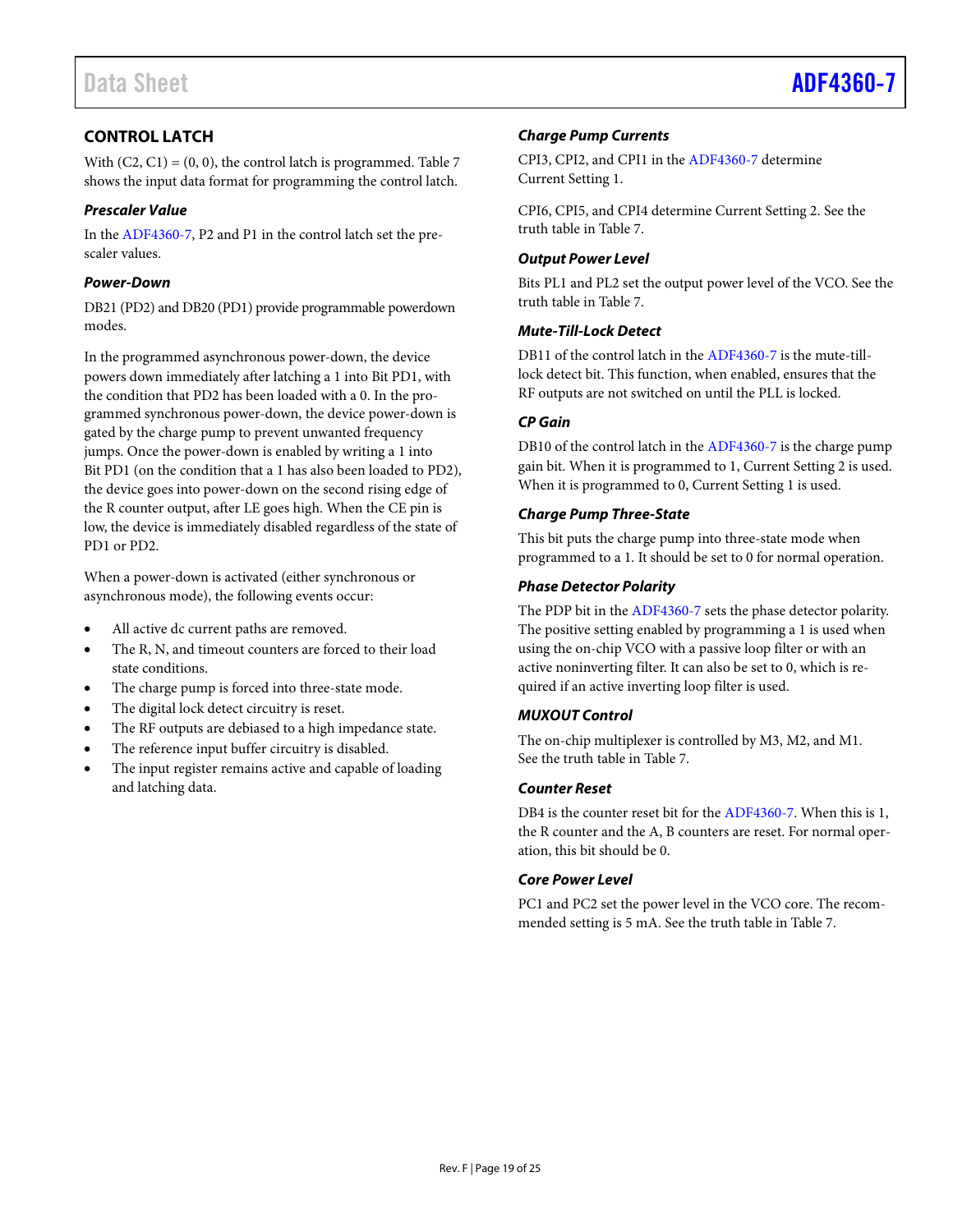# <span id="page-19-0"></span>**N COUNTER LATCH**

[Table 8](#page-14-0) shows the input data format for programming the N counter latch.

# *A Counter Latch*

A5 to A1 program the 5-bit A counter. The divide range is 0 (00000) to 31 (11111).

# *Reserved Bits*

DB7 is a spare bit that is reserved. It should be programmed to 0.

## *B Counter Latch*

B13 to B1 program the B counter. The divide range is 3 (00.....0011) to 8191 (11....111).

# *Overall Divide Range*

The overall divide range is defined by  $((P \times B) + A)$ , where P is the prescaler value.

# *CP Gain*

DB21 of the N counter latch in the [ADF4360-7](http://www.analog.com/adf4360-7?doc=adf4360-7.pdf) is the charge pump gain bit. When this is programmed to 1, Current Setting 2 is used. When programmed to 0, Current Setting 1 is used. This bit can also be programmed through DB10 of the control latch. The bit always reflects the latest value written to it, whether this is through the control latch or the N counter latch.

## *Divide-by-2*

DB22 is the divide-by-2 bit. When set to 1, the output divide-by-2 function is chosen. When it is set to 0, normal operation occurs.

# *Divide-by-2 Select*

DB23 is the divide-by-2 select bit. When programmed to 1, the divide-by-2 output is selected as the prescaler input. When set to 0, the fundamental is used as the prescaler input. For example, using the output divide-by-2 feature and a PFD frequency of 200 kHz, the user needs a value of  $N = 5,000$  to generate 500 MHz. With the divide-by-2 select bit high, the user may keep  $N = 2,500$ .

# <span id="page-19-1"></span>**R COUNTER LATCH**

With  $(C2, C1) = (0, 1)$ , the R counter latch is programmed. [Table 9](#page-15-0) shows the input data format for programming the R counter latch.

# *R Counter*

R1 to R14 set the counter divide ratio. The divide range is 1 (00......001) to 16383 (111......111).

# *Antibacklash Pulse Width*

DB16 and DB17 set the antibacklash pulse width.

## *Lock Detect Precision*

DB18 is the lock detect precision bit. This bit sets the number of reference cycles with less than 15 ns phase error for entering the locked state. With LDP at 1, five cycles are taken; with LDP at 0, three cycles are taken.

## *Test Mode Bit*

DB19 is the test mode bit (TMB) and should be set to 0. With TMB = 0, the contents of the test mode latch are ignored and normal operation occurs as determined by the contents of the control latch, R counter latch, and N counter latch. Note that test modes are for factory testing only and should not be programmed by the user.

# *Band Select Clock*

These bits set a divider for the band select logic clock input. The output of the R counter is by default the value used to clock the band select logic, but if this value is too high (>1 MHz), a divider can be switched on to divide the R counter output to a smaller value (se[e Table 9\)](#page-15-0).

# *Reserved Bits*

DB23 to DB22 are spare bits that are reserved. They should be programmed to 0.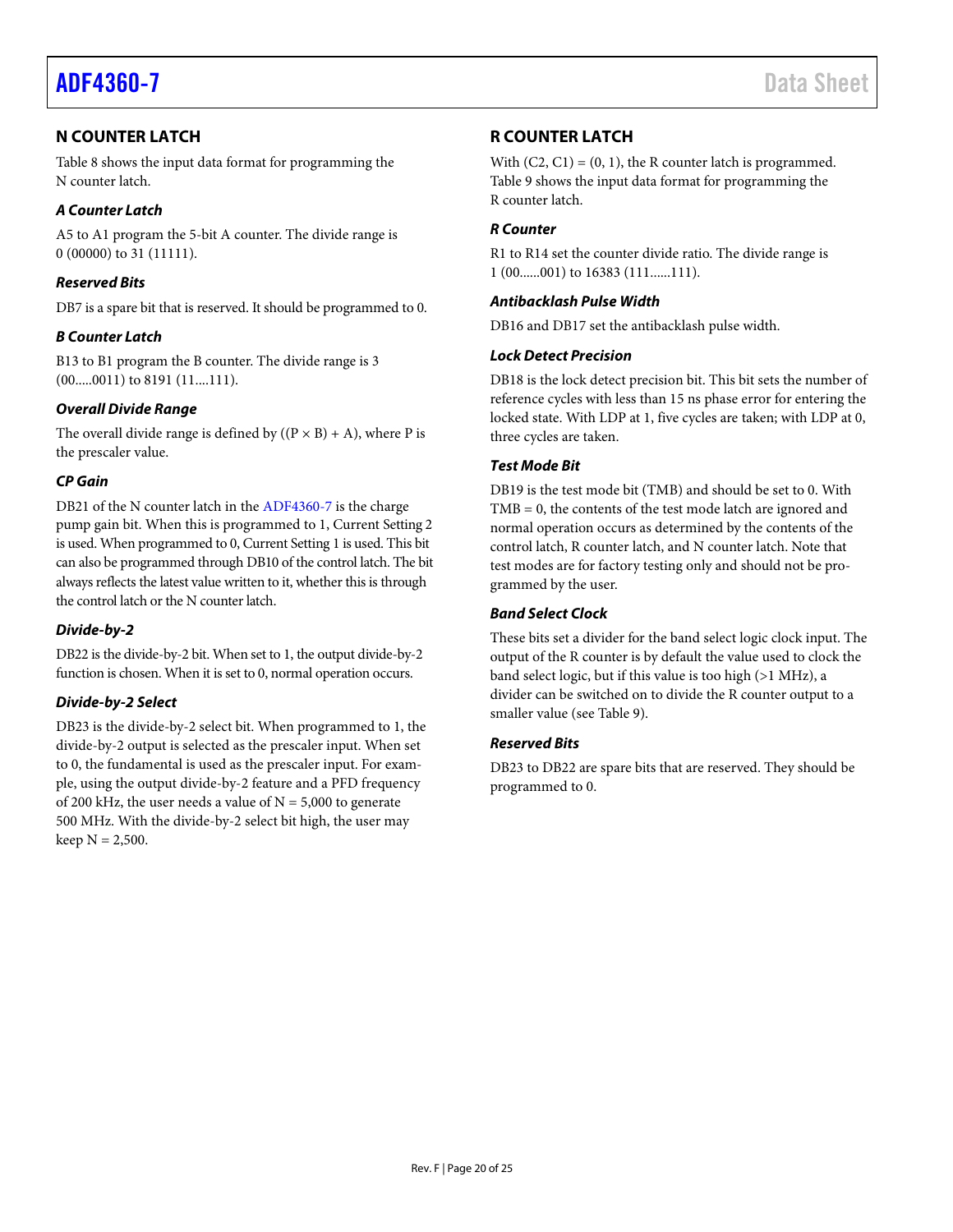# <span id="page-20-0"></span>APPLICATIONS INFORMATION **FREQUENCY GENERATOR**

<span id="page-20-1"></span>The wide frequency range of th[e ADF4360-7,](http://www.analog.com/adf4360-7?doc=adf4360-7.pdf) plus the on-chip divider, make it an ideal choice for implementing any general purpose clock generator or LO.

To implement a clock generator in the FM band, it is necessary to use an external divider. The [ADF4007](http://www.analog.com/adf4007?doc=adf4360-7.pdf) contains a hardwareprogrammable N divider, allowing division ratios of 8, 16, 32, and 64. This divided-down signal is accessed from the MUX-OUT pin of th[e ADF4007.](http://www.analog.com/adf4007?doc=adf4360-7.pdf)

The minimum frequency that can be fed to th[e ADF4007](http://www.analog.com/adf4007?doc=adf4360-7.pdf) is 500 MHz. Therefore, 2.2 nH inductors were used to set the fundamental frequency of oscillation at 1 GHz, with a range from 950 MHz to 1100 MHz.

This allows frequencies as low as 8 MHz and as high as 137 MHz to be generated using a single system. In the circuit drawn i[n Figure 23,](#page-20-2) th[e ADF4360-7](http://www.analog.com/adf4360-7?doc=adf4360-7.pdf) is being used to generate 1024 MHz, and the [ADF4007](http://www.analog.com/adf4007?doc=adf4360-7.pdf) is being used to divide by 8. To provide a channel spacing of 100 kHz, a PFD frequency of 800 kHz is used for the [ADF4360-7](http://www.analog.com/adf4360-7?doc=adf4360-7.pdf) PLL. The loop bandwidth is chosen to be 20 kHz.

The output range of the system in [Figure 23](#page-20-2) is approximately 120 MHz to 135 MHz. The output phase noise is −104 dBc/Hz at 1 kHz offset. Using different inductor values allows the [ADF4360-7](http://www.analog.com/adf4360-7?doc=adf4360-7.pdf) to be used to synthesize any different range of frequencies over the operation of the device (235 MHz to 1800 MHz).



<span id="page-20-2"></span>*Figure 23. Frequency Generator*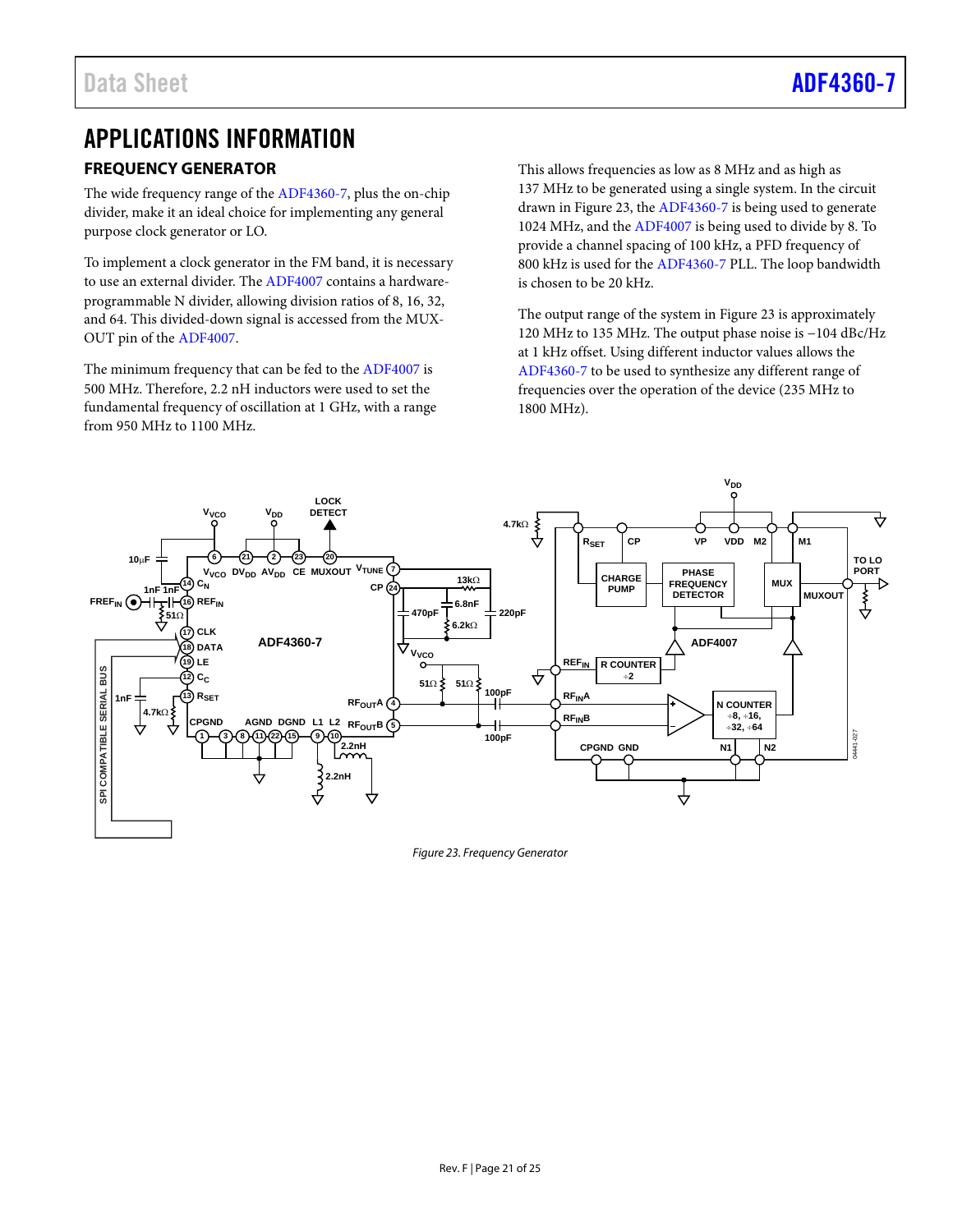# <span id="page-21-0"></span>**CHOOSING THE CORRECT INDUCTANCE VALUE**

The [ADF4360-7](http://www.analog.com/adf4360-7?doc=adf4360-7.pdf) can be used at many different frequencies simply by choosing the external inductors to give the correct output frequency. [Figure 24](#page-21-3) shows a graph of both minimum and maximum frequency vs. the external inductor value. The correct inductor should cover the maximum and minimum frequencies desired. The inductors used are the 0402 CS type from Coilcraft. To reduce mutual coupling, place the inductors at right angles to one another.

As shown i[n Figure 24,](#page-21-3) the lowest commercially available value of inductance, 1.0 nH, sets the center frequency at approximately 1300 MHz. For inductances less than 2.4 nH, use a PCB trace, a direct short. The lowest center frequency of oscillation possible is approximately 350 MHz, which is achieved using 30 nH inductors. This relationship can be expressed by

$$
F_O = \frac{1}{2\pi\sqrt{6.2 \text{ pF}(0.9 \text{ nH} + L_{EXT})}}
$$

where  $F<sub>O</sub>$  is the center frequency, and  $L<sub>EXT</sub>$  is the external inductance.



<span id="page-21-3"></span>*Figure 24. Output Center Frequency vs. External Inductor Value*

The approximate value of capacitance at the midpoint of the center band of the VCO is 6.2 pF, and the approximate value of internal inductance due to the bond wires is 0.9 nH. The VCO sensitivity is a measure of the frequency change vs. the tuning voltage. It is a very important parameter for the low-pass filter. [Figure 25](#page-21-4) shows a graph of the tuning sensitivity (in MHz/V) vs. the inductance (nH). It can be seen that as the inductance increases, the sensitivity decreases. This relationship can be derived from the previous equation; that is, because the inductance has increased, the change in capacitance from the varactor has less of an effect on the frequency.



*Figure 25. Tuning Sensitivity (in MHz/V) vs. Inductance (nH)*

### <span id="page-21-4"></span><span id="page-21-1"></span>**CHOOSING THE APPROPRIATE PFD FREQUENCY**

Some timing uncertainty exists for high PFD frequencies, as well as in low VCO frequencies in which the [ADF4360-7](http://www.analog.com/adf4360-7?doc=adf4360-7.pdf) selects a VCO frequency band that does not provide optimal performance. For guidelines choosing the appropriate PFD frequency, refer to the [AN-1347](http://www.analog.com/media/en/technical-documentation/application-notes/AN-1347.pdf?doc=ADF4360-7) Application Note, *Operating the ADF4360- 7 at High PFD Frequencies*.

### <span id="page-21-2"></span>**FIXED FREQUENCY LO**

[Figure 26](#page-21-5) shows th[e ADF4360-7](http://www.analog.com/adf4360-7?doc=adf4360-7.pdf) used as a fixed frequency LO at 500 MHz. The low-pass filter was designed usin[g ADIsimPLL](http://www.analog.com/ADIsimPLL?doc=ADF4360-7.pdf) for a channel spacing of 8 MHz and an open-loop bandwidth of 30 kHz. The maximum PFD frequency of th[e ADF4360-7](http://www.analog.com/adf4360-7?doc=adf4360-7.pdf) is 8 MHz. Because using a larger PFD frequency allows the use of a smaller N, the in-band phase noise is reduced to as low as possible, −109 dBc/Hz. The typical rms phase noise (100 Hz to 100 kHz) of the LO in this configuration is 0.3°. The reference frequency is from a 16 MHz TCXO from Fox; thus, an R value of 2 is programmed. Taking into account the high PFD frequency and its effect on the band select logic, the band select clock divider is enabled. In this case, a value of 8 is chosen. A very simple pull-up resistor and dc blocking capacitor complete the RF output stage.



<span id="page-21-5"></span>*Figure 26. Fixed Frequency LO*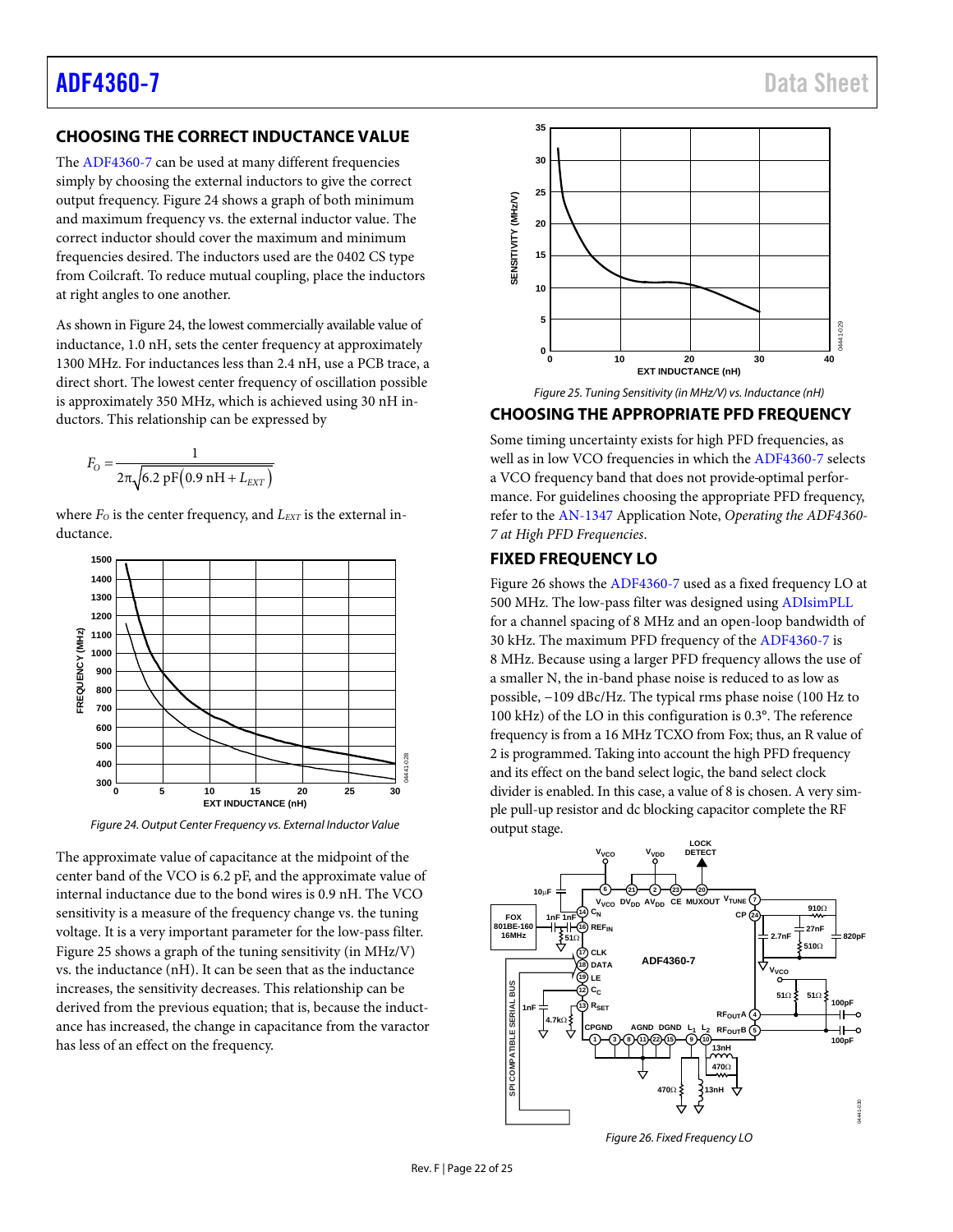# <span id="page-22-0"></span>**INTERFACING**

The [ADF4360-7](http://www.analog.com/adf4360-7?doc=adf4360-7.pdf) has a simple SPI®-compatible serial interface for writing to the device. CLK, DATA, and LE control the data transfer. When LE goes high, the 24 bits that have been clocked into the appropriate register on each rising edge of CLK are transferred to the appropriate latch. Se[e Figure 2](#page-4-1) for the timing diagram and [Table 5](#page-10-4) for the latch truth table.

The maximum allowable serial clock rate is 20 MHz. This means that the maximum update rate possible is 833 kHz or one update every 1.2 µs. This is certainly more than adequate for systems that have typical lock times in hundreds of microseconds.

### *[ADuC812](http://www.analog.com/aduc812?doc=adf4360-7.pdf) Interface*

[Figure 27](#page-22-2) shows the interface between th[e ADF4360-7](http://www.analog.com/adf4360-7?doc=adf4360-7.pdf) and the [ADuC812](http://www.analog.com/aduc812?doc=adf4360-7.pdf) MicroConverter®. Because th[e ADuC812](http://www.analog.com/aduc812?doc=adf4360-7.pdf) is based on an 8051 core, this interface can be used with any 8051-based microcontroller. The MicroConverter is set up for SPI master mode with CPHA = 0. To initiate the operation, the I/O port driving LE is brought low. Each latch of th[e ADF4360-7](http://www.analog.com/adf4360-7?doc=adf4360-7.pdf) needs a 24-bit word, which is accomplished by writing three 8-bit bytes from the MicroConverter to the device. After the third byte has been written, the LE input should be brought high to complete the transfer.



*Figure 27[. ADuC812](http://www.analog.com/aduc812?doc=adf4360-7.pdf) t[o ADF4360-7](http://www.analog.com/adf4360-7?doc=adf4360-7.pdf) Interface*

<span id="page-22-2"></span>I/O port lines on the [ADuC812](http://www.analog.com/aduc812?doc=adf4360-7.pdf) are also used to control powerdown (CE input) and detect lock (MUXOUT configured as lock detect and polled by the port input). When operating in the described mode, the maximum SCLOCK rate of the [ADuC812](http://www.analog.com/aduc812?doc=adf4360-7.pdf) is 4 MHz. This means that the maximum rate at which the output frequency can be changed is 166 kHz.

### *[ADSP-2181](http://www.analog.com/adsp-2181?doc=adf4360-7.pdf) Interface*

[Figure 28](#page-22-3) shows the interface between th[e ADF4360-7](http://www.analog.com/adf4360-7?doc=adf4360-7.pdf) and the [ADSP-2181](http://www.analog.com/adsp-2181?doc=adf4360-7.pdf) digital signal processor. Th[e ADF4360-7](http://www.analog.com/adf4360-7?doc=adf4360-7.pdf) needs a 24-bit serial word for each latch write. The easiest way to accomplish this using the [ADSP-2181](http://www.analog.com/adsp-2181?doc=adf4360-7.pdf) is to use the autobuffered transmit mode of operation with alternate framing. This provides a means for transmitting an entire block of serial data before an interrupt is generated.



*Figure 28[. ADSP-2181](http://www.analog.com/adsp-2181?doc=adf4360-7.pdf) t[o ADF4360-7](http://www.analog.com/adf4360-7?doc=adf4360-7.pdf) Interface*

<span id="page-22-3"></span>Set up the word length for 8 bits and use three memory locations for each 24-bit word. To program each 24-bit latch, store the 8-bit bytes, enable the autobuffered mode, and write to the transmit register of the DSP. This last operation initiates the autobuffer transfer.

## <span id="page-22-1"></span>**PCB DESIGN GUIDELINES FOR CHIP SCALE PACKAGE**

The leads on the chip scale package (CP-24) are rectangular. The printed circuit board pad for these should be 0.1 mm longer than the package lead length and 0.05 mm wider than the package lead width. The lead should be centered on the pad to ensure that the solder joint size is maximized.

The bottom of the chip scale package has a central thermal pad. The thermal pad on the printed circuit board should be at least as large as this exposed pad. On the printed circuit board, there should be a clearance of at least 0.25 mm between the thermal pad and the inner edges of the pad pattern to ensure that shorting is avoided.

Thermal vias may be used on the printed circuit board thermal pad to improve thermal performance of the package. If vias are used, they should be incorporated into the thermal pad at a 1.2 mm pitch grid. The via diameter should be between 0.3 mm and 0.33 mm, and the via barrel should be plated with 1 ounce of copper to plug the via.

The user should connect the printed circuit thermal pad to AGND. This is internally connected to AGND.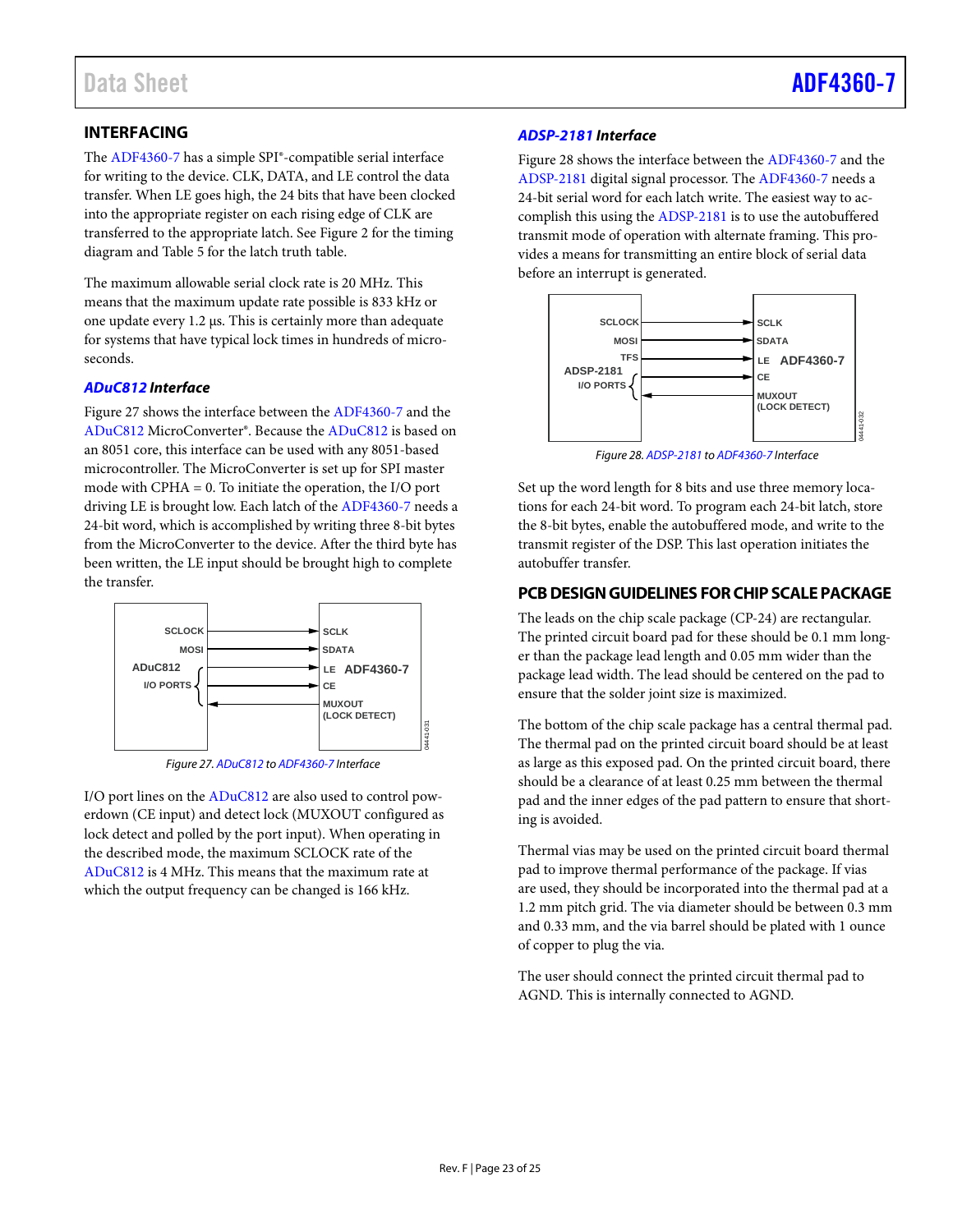# <span id="page-23-0"></span>**OUTPUT MATCHING**

There are a number of ways to match the output of the [ADF4360-7](http://www.analog.com/adf4360-7?doc=adf4360-7.pdf) for optimum operation; the most basic is to use a 50 Ω resistor to V<sub>VCO</sub>. A dc bypass capacitor of 100 pF is connected in series, as shown i[n Figure 29.](#page-23-1) Because the resistor is not frequency dependent, this provides a good broadband match. The output power in this circuit typically gives  $-5$  dBm output power into a 50  $\Omega$  load.



*Figure 29. Simpl[e ADF4360-7](http://www.analog.com/adf4360-7?doc=adf4360-7.pdf) Output Stage*

<span id="page-23-1"></span>A better solution is to use a shunt inductor (acting as an RF choke) to  $V<sub>VCO</sub>$ . This gives a better match and, therefore, more output power. Additionally, a series inductor is added after the dc bypass capacitor to provide a resonant LC circuit. This tunes the oscillator output and provides approximately 10 dB additional rejection of the second harmonic. The shunt inductor needs to be a relatively high value (>40 nH).

Experiments have shown that the circuit shown in [Figure 30](#page-23-2) provides an excellent match to 50  $\Omega$  over a limited operating range of the [ADF4360-7](http://www.analog.com/adf4360-7?doc=adf4360-7.pdf) (850 MHz to 950 MHz). This gives approximately −2 dBm output power across the specific frequency range of the [ADF4360-7](http://www.analog.com/adf4360-7?doc=adf4360-7.pdf) using 3.9 nH. For other frequencies, a tuned LC is recommended. Both complementary architectures can be examined using th[e EV-ADF4360-7EB1Z](http://www.analog.com/adf4360-7?doc=adf4360-7.pdf) evaluation board.



<span id="page-23-2"></span>*Figure 30. Optimu[m ADF4360-7O](http://www.analog.com/adf4360-7?doc=adf4360-7.pdf)utput Stage* 

If the user does not need the differential outputs available on the [ADF4360-7,](http://www.analog.com/adf4360-7?doc=adf4360-7.pdf) the user may either terminate the unused output or combine both outputs using a balun. The circuit in [Figure 31](#page-23-3) shows how best to combine the outputs.



*Figure 31. Balun for Combinin[g ADF4360-7](http://www.analog.com/adf4360-7?doc=adf4360-7.pdf) RF Outputs*

<span id="page-23-3"></span>The circuit i[n Figure 31](#page-23-3) is a lumped-lattice-type LC balun. It is designed for a center frequency of 900 MHz and outputs 5.0 dBm at this frequency. The series 7.5 nH inductor is used to tune out any parasitic capacitance due to the board layout from each input, and the remainder of the circuit is used to shift the output of one RF input by +90° and the second by −90°, thus combining the two. The action of the 9.0 nH inductor and the 3.3 pF capacitor accomplishes this. The 47 nH is used to provide an RF choke to feed the supply voltage, and the 100 pF capacitor provides the necessary dc block. To ensure good RF performance, the circuits in [Figure 30](#page-23-2) an[d Figure 31](#page-23-3) are implemented with Coilcraft 0402/0603 inductors and AVX 0402 thinfilm capacitors.

Alternatively, instead of the LC balun shown in [Figure 31,](#page-23-3) both outputs may be combined using a 180° rat-race coupler.